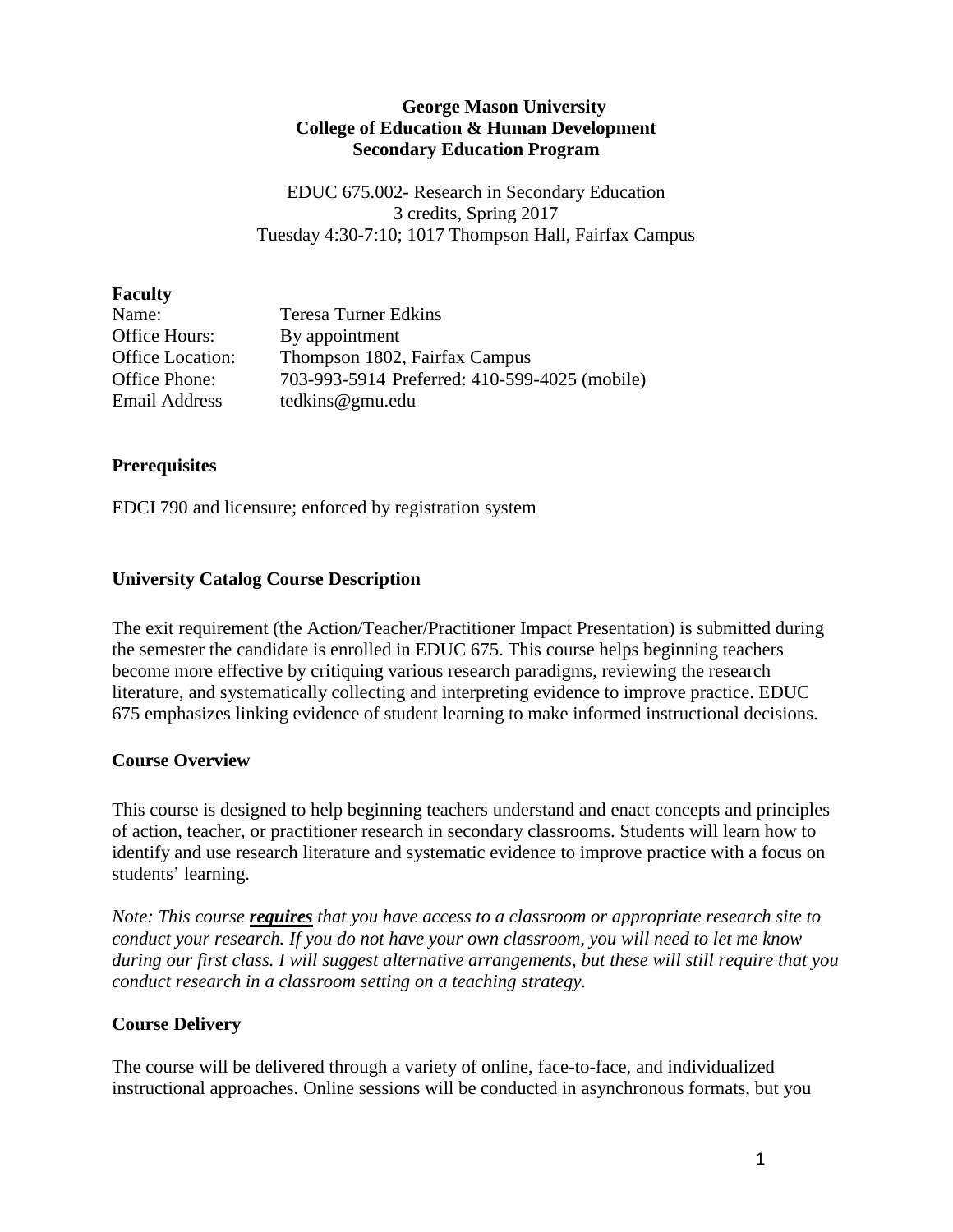will be expected to post your own reflections and assignments and respond to peers' and instructors' postings and feedback by the end of each designated class week (midnight US eastern standard time each Monday).

Participants conduct independent research, as well as communicate with each other and the instructor via electronic media. We will engage in four activities:

- 1) Mini-lectures, activities, and discussions related to research methods led by the instructor and course participants and supported by course text and selected readings
- 2) Discussions of the week's readings led by the instructor and course participants
- 3) Class and peer review group meetings in which students concentrate on selected readings, provide feedback and support for each others' writing and research processes, and share how they have presented their research efforts to authentic audiences
- 4) Individual, small group, and whole group meetings to discuss research efforts.

GMU's Blackboard course framework will be used regularly throughout the course. Your GMU email address is required for communication with the course instructor and must be active by the first week of class. Please inform me of any accessibility problems the first day of class.

# **Learner Objectives and Outcomes**

This course is designed to enable students to:

- 1) demonstrate an understanding of the process and components used in action, teacher, or practitioner research by conducting and assessing a chosen scholarly inquiry situated in their classroom and impact on students' learning (research-based practice; innovation)
- 2) prepare a research proposal which makes explicit links between theory and practice (research-based practice)
- 3) examine ethical considerations when conducting action, teacher, or practitioner research (research-based practice; social justice)
- 4) conduct action, teacher, or practitioner research which includes: research question(s), research proposal; review of related literature; methods; data collection/analysis; findings; discussion of impact on students, teachers, and the education field (researchbased practice)
- 5) participate in critical and collaborative inquiries to gain multiple perspectives in interpreting research and for validation and peer review of research (collaboration; ethical leadership)
- 6) demonstrate integration of national and state standards for content and pedagogy as related to their research question(s) by reflecting on their own teaching practice and its impact on students' learning (SPA standards respective to students' discipline)
- 7) demonstrate skills in the application of technology and use of resources in action, teacher, or practitioner research (innovation)

Students will achieve these outcomes through the following objectives:

1) Prepare a research proposal that includes the research context, a problem statement, a research question and outcomes, and a data collection plan that makes explicit links between theory and practice. Students will brainstorm (in whole class and small group settings), give peer feedback online, self-reflect, and post a viable plan to conduct a research study in the classroom. Students will access resources and references, and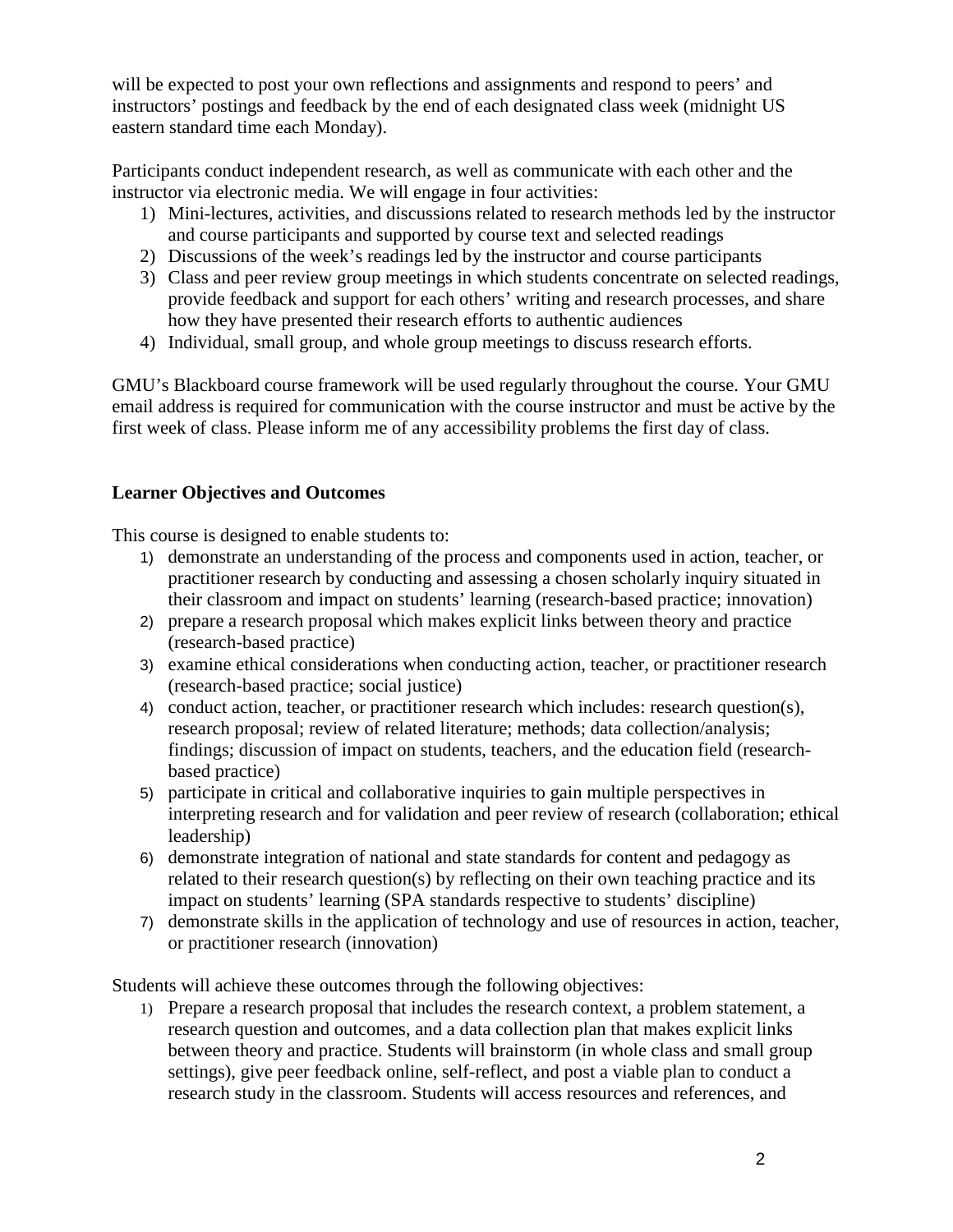conduct a review of the literature. The proposal will be judged on its viability and level of practical application, given the time constraints of the semester.

- 2) Conduct an action, teacher, or practitioner research project in a local school or classroom. Students will prepare all data collection instruments to conduct the study. Prior to implementation, data collection instruments will be reviewed by peers and the instructor. Students will be assigned to research teams that will troubleshoot and provide support as data is collected. Results will be shared and students will provide feedback to each other on the presentation and interpretation of data.
- 3) Review professional strengths and weaknesses of the action, teacher, or practitioner research process through peer review and self-assessment. Students will participate in weekly online and/or face-to-face discussions of their progress throughout the research process.
- 4) Write an action, teacher, or practitioner research report (using APA format) that includes the context for the study, research question(s) and outcomes, a review of related literature, methodology, data collection/analysis, implications, limitations, and an action plan. Students will review example research reports from prior semesters. Students will post drafts of their complete report and its sections on Blackboard for peer and instructor review and feedback using the rubric used to assess the report. Students will present a summary of their report to their peers in brief in-class presentations and a poster session format at the end of the semester.
- 5) Work to identify one authentic, alternative, preferably contemporary media-based method through which you will share the results of your action, teacher, or practitioner research findings. Design and enact a presentation that moves the public understanding of your study and its findings along. You might highlight the very importance of action, teacher, or practitioner research or summarize the findings of your research efforts.

## **Professional Standards**

This course is designed to enable students to demonstrate an understanding and application of subject area standards aligned with the National Content Standards and identified by their Specialized Professional Association (SPA):

- Social studies teachers: National Council for the Social Studies, **[http://www.ncss.org](http://www.ncss.org/)**
- English teachers: National Council of Teachers of English, **[http://www.ncte.org](http://www.ncte.org/)**
- Math teachers: National Council of Teachers of Mathematics, **[http://www.nctm.org](http://www.nctm.org/)**
- Science teachers: National Science Teachers Association, **[http://www.nsta.org](http://www.nsta.org/)**

Students should also have an understanding of and be able to apply the teaching and learning standards as outlined by the Interstate New Teacher Assistance and Support Consortium (INTASC), National Board for Professional Teaching Standards (NBPTS), and the National Technology Standards (NETS).

#### **The Interstate Teacher Assessment and Support Consortium** (**InTASC)**

**Standard #2: Learning Differences.** The teacher uses understanding of individual differences and diverse cultures and communities to ensure inclusive learning environments that enable each learner to meet high standards.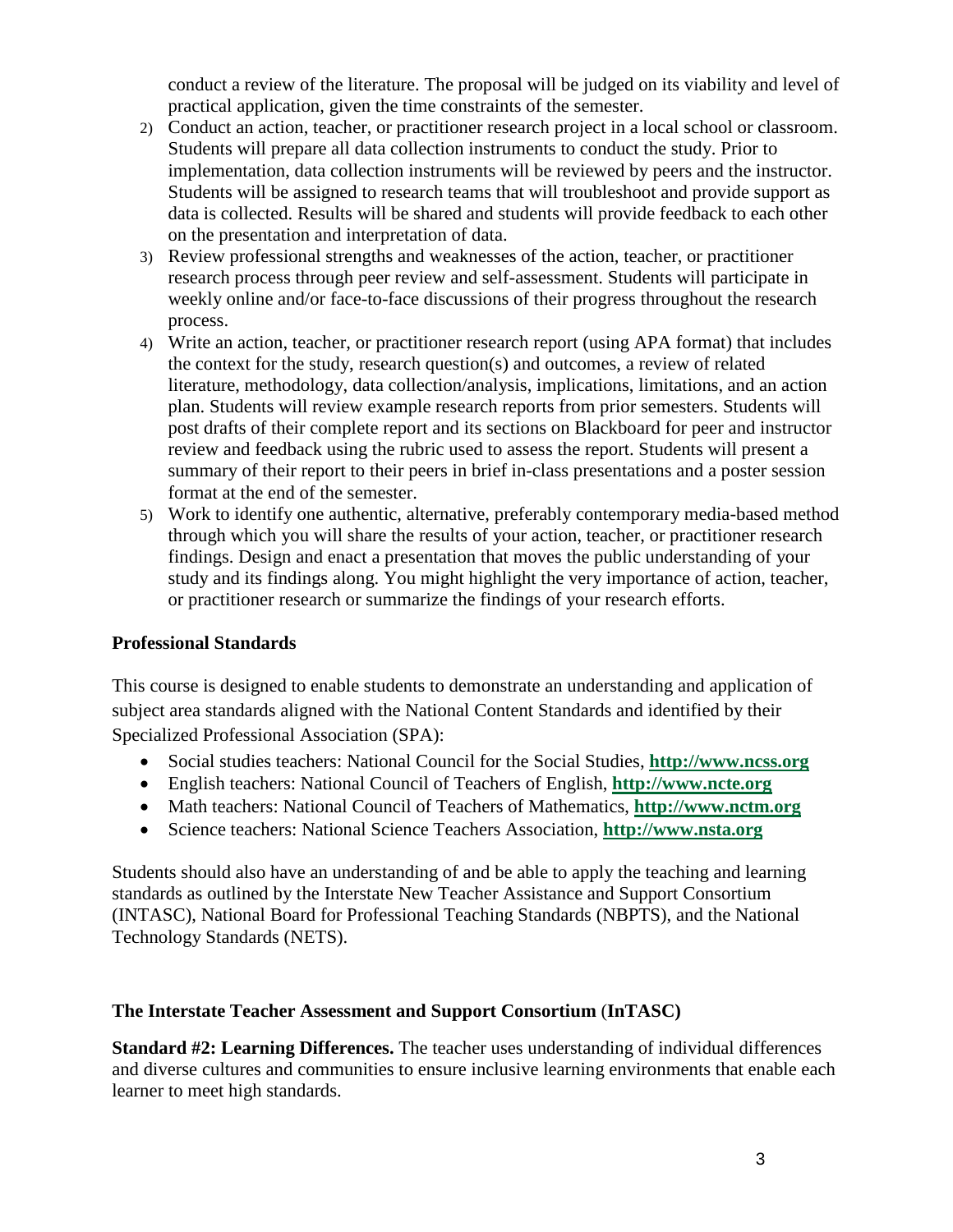**Standard #3: Learning Environments.** The teacher works with others to create environments that support individual and collaborative learning, and that encourage positive social interaction, active engagement in learning, and self motivation.

**Standard #4: Content Knowledge.** The teacher understands the central concepts, tools of inquiry, and structures of the discipline(s) he or she teaches and creates learning experiences that make the discipline accessible and meaningful for learners to assure mastery of the content.

**Standard #5: Application of Content.** The teacher understands how to connect concepts and use differing perspectives to engage learners in critical thinking, creativity, and collaborative problem solving related to authentic local and global issues.

**Standard #6: Assessment.** The teacher understands and uses multiple methods of assessment to engage learners in their own growth, to monitor learner progress, and to guide the teacher's and learner's decision making.

**Standard #7: Planning for Instruction.** The teacher plans instruction that supports every student in meeting rigorous learning goals by drawing upon knowledge of content areas, curriculum, cross-disciplinary skills, and pedagogy, as well as knowledge of learners and the community context.

**Standard #8**: **Instructional Strategies**. The teacher understands and uses a variety of instructional strategies to encourage learners to develop deep understanding of content areas and their connections, and to build skills to apply knowledge in meaningful ways.

**Standard #9: Professional Learning and Ethical Practice.** The teacher engages in ongoing professional learning and uses evidence to continually evaluate his/her practice, particularly the effects of his/her choices and actions on others (learners, families, other professionals, and the community), and adapts practice to meet the needs of each learner.

**Standard #10: Leadership and Collaboration**. The teacher seeks appropriate leadership roles and opportunities to take responsibility for student learning, to collaborate with learners, families, colleagues, other school professionals, and community members to ensure learner growth, and to advance the profession.

#### **National Board for Professional Teaching Standards (NBPTS)**

**Proposition 1:** Teachers are committed to students and learning **Proposition 3:** Teachers are responsible for managing and monitoring student learning

**Proposition 4:** Teachers think systematically about their practice and learn from their experience.

#### **National Technology Standards (NETS)**

**Standard IV:** Teachers apply technology to facilitate a variety of effective assessment and evaluation strategies.

**Standard V:** Teachers use technology to enhance their productivity and professional practice.

## **Required Text**

Falk, B. & Blumenreich, M. (2005). *The power of questions: A guide to teacher and student research*. Portsmouth, NH: Heinemann.

#### **Additional Required Resources**

Bautista, M.A., Bertrand, M., Morrell, E., Scorza, D., Matthew, C. (2013). Participatory action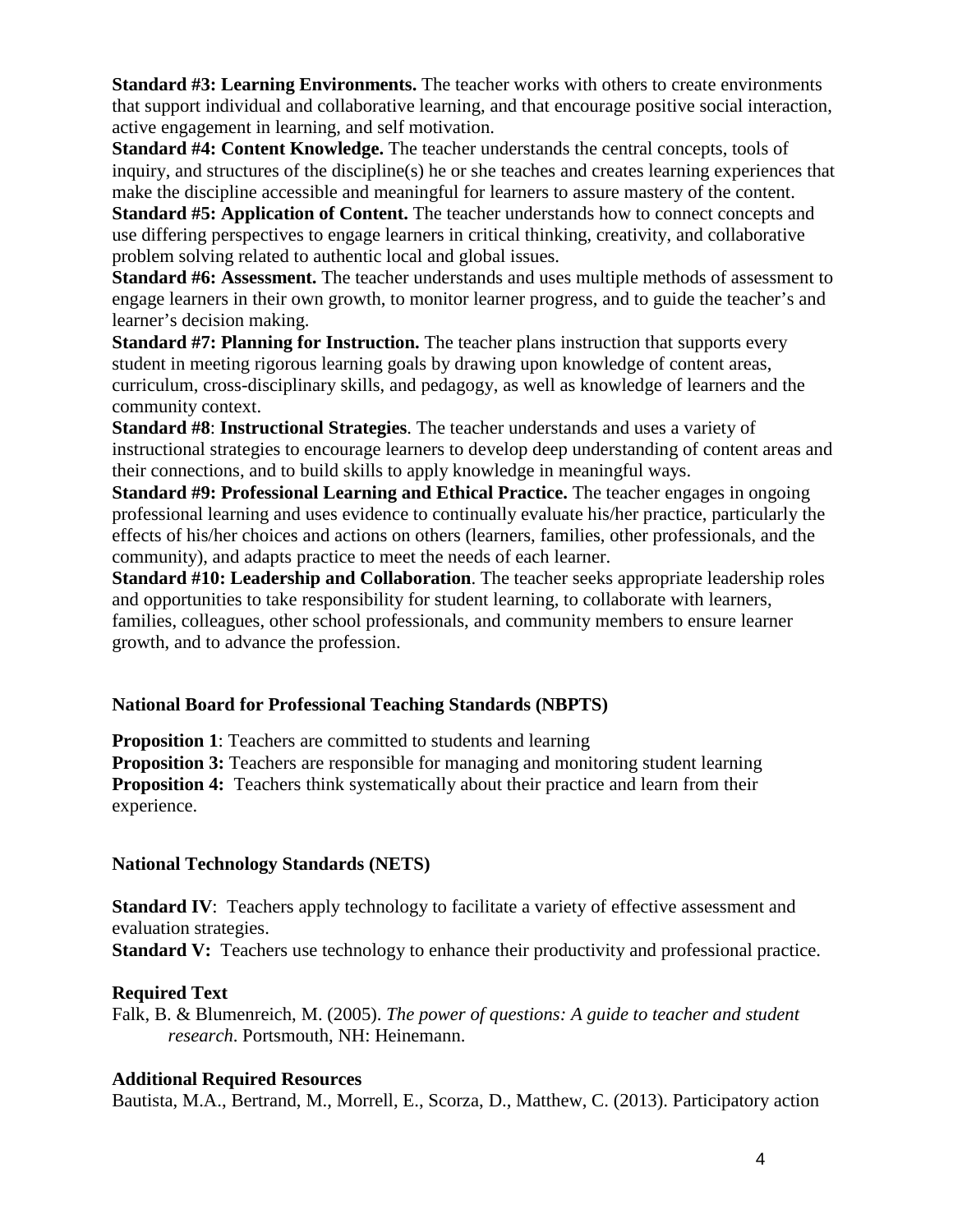research and youth: Methodological insights from the Council of Youth Research. *Teachers College Record, 115,* 1-23. Note: This article will be provided electronically. Zenkov, K., Pellegrino, A., Sell, C., Biernesser, S., & McCamis, M. (2015). Picturing kids and "kids" as researchers: Preservice teachers and effective writing instruction for diverse youth and English language learners. *The New Educator*. Note: This article will be provided electronically.

### **Course Performance Evaluation**

#### *General*

All assignments should be turned in via Blackboard on the due date indicated in the schedule below. The submission deadline for assignments is Monday midnight (US eastern standard time) each week. All projects must be typed, in 12-point font, with one-inch margins, double-spaced, in Times New Roman font, and follow APA guidelines. Writing quality (including mechanics, organization, and content) is figured into the overall points for each writing assignment, so please proofread carefully. Late papers and projects will not be accepted without penalty, excepting extraordinary circumstances. I am happy to clarify and lend assistance on projects and assignments, but please contact me within a reasonable timeframe. I reserve the right to add, alter, or omit any assignment as necessary during the course of the semester.

*Note: Please title each assignment with your last name, the name of the project/assignment, and the date you are submitting it (e.g., Smith\_Literature\_Review\_Draft\_9-1-12).*

#### *Attendance, Participation, and Peer Feedback (15 points)*

Students are expected to attend *all* class periods of courses for which they register. Class participation—both in online and face-to-face settings—is important not only to the individual student, but to the class as whole. Class participation is a factor in grading; instructors may use absences, tardiness, or early departures as de facto evidence of non-participation and as a result lower the grade. Participants are expected to read the assigned materials, complete online activities including pre-session Blackboard assignments, arrive promptly, attend all class meetings for the entire session, and participate in online and face-to-face class discussions. It is your responsibility to offer insights, questions, comments, and concerns from the readings; I suggest that you keep a reading log that includes both notes on and reactions to each reading. This log could also contain the field notes that you will take on your classroom as you complete your research project.

Absences and tardies—in both online and campus class sessions—will impact your grade. Two tardies are equal to one absence and missing 30% or more of class sessions will result in automatic course failure. Please turn off all mobile phones, computers, and pagers when you participate in our class.

If, due to an emergency, you will not be able to participate during a given week of class, please contact me as soon as possible and certainly prior to any face-to-face class time; it's best to do so via my email or my mobile phone (410-599-4025). Students are responsible for obtaining information given during class discussions despite attendance.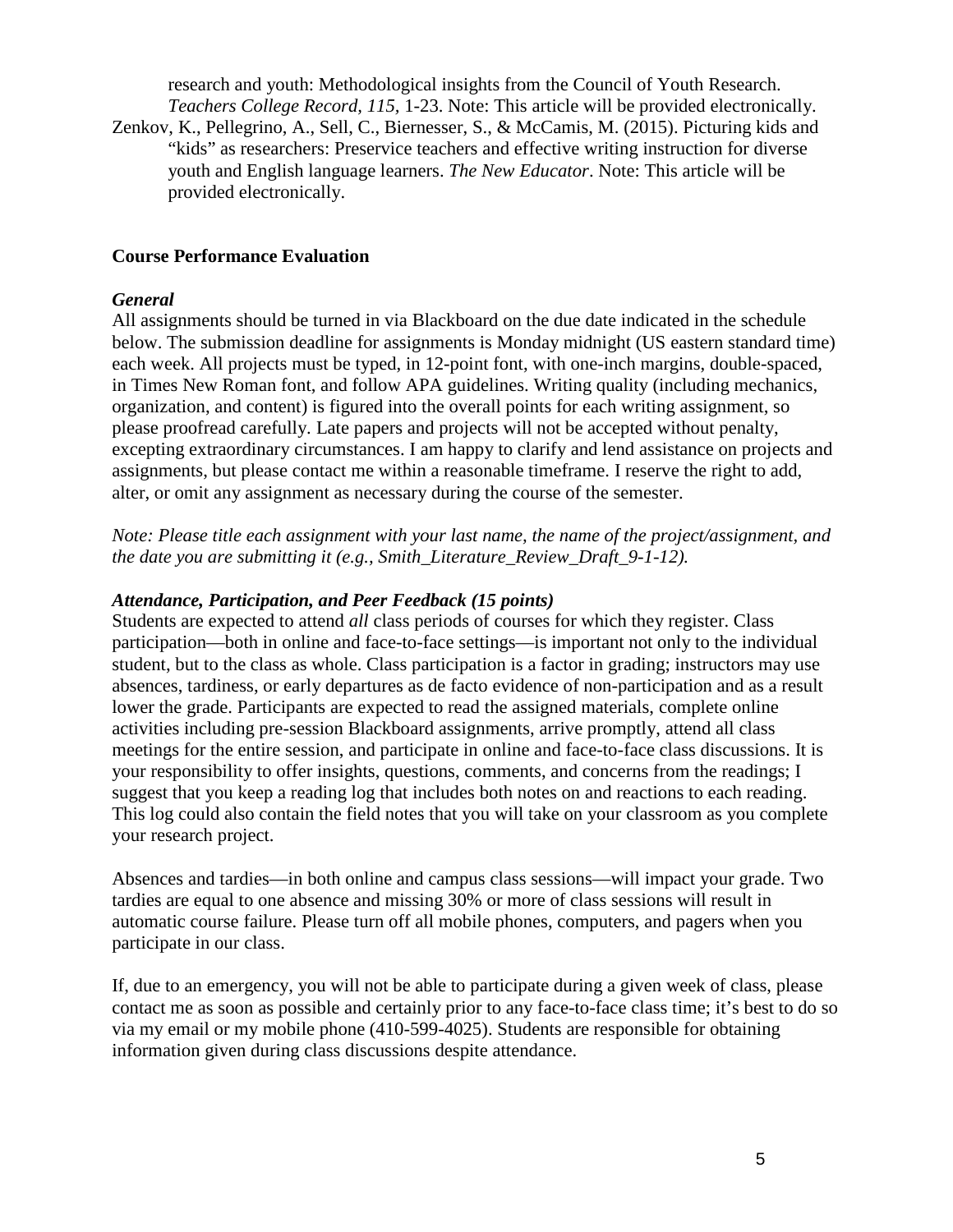## *Blackboard Discussion Participation (3 points x 5 Discussion posts=15 points)*

Participants are expected to log onto Blackboard at least three times weekly. The Blackboard URL is **<https://mymasonportal.gmu.edu/webapps/portal/frameset.jsp>**. Each member of our class will be responsible for contributing at least one posting to each discussion, accompanied by one artifact that is related to the ideas and/or events described in your posting. Each class member will also be required to respond to at least two peers each week. Please post contributions by the end of the week in which the topic is discussed. Discussion postings should be thorough and thoughtful. Just posting an "I agree/disagree with your comment" or "I think the same" to someone else's thoughts is not considered adequate. *Note: Access to the Internet to search for resources and to engage in online course related activity is required approximately three times per week.* 

#### Discussion #1

**Post** a brief biographical sketch introducing yourself to the class. Attach a photo of yourself, preferably a close-up of you in your work environment. Then respond to the following questions on the Discussion Board and upload one accompanying image or artifact that relates to the ideas or experiences you describe:

- What has your experience been in reading education research studies, reports or articles? How have they been beneficial?
- Have you conducted or taken part in a research project or study? If so, please describe the experience, including your role.
- What do you believe the benefits of conducting research in your own classroom might be?

**Respond to your peers** by the following Tuesday before class by commenting on a common are of interest or experience OR ask a clarifying question.

#### Discussion #2

**Post** answers to the following questions on the Discussion Board, then upload an artifact that relates to the ideas/experiences you describe:

- What are three to five research questions you might address with your research? Be sure that these are "how" questions rather than "yes/no" questions. With whom might you collaborate to conduct your project? In particular, how might you involve your students in your research project?
- Action, teacher, or practitioner research is often criticized because the outcomes are not generalizable. How might you respond to this concern in defending action, teacher, or practitioner research as a viable research method?

**Respond to your peers** by the following Tuesday before class by offering to collaborate if you have similar research ideas OR by providing feedback on their defense of action research.

#### Discussion #3

**Post** your response to the following questions on the Discussion Board, then upload an artifact that represents an example of the data you have collected so far:

- What will be your primary data collection methods? What will be your specific teaching interventions?
- How will you ensure that you have met any ethical challenges associated with conducting research on your teaching and followed your school's ethics policy regarding the collection of data?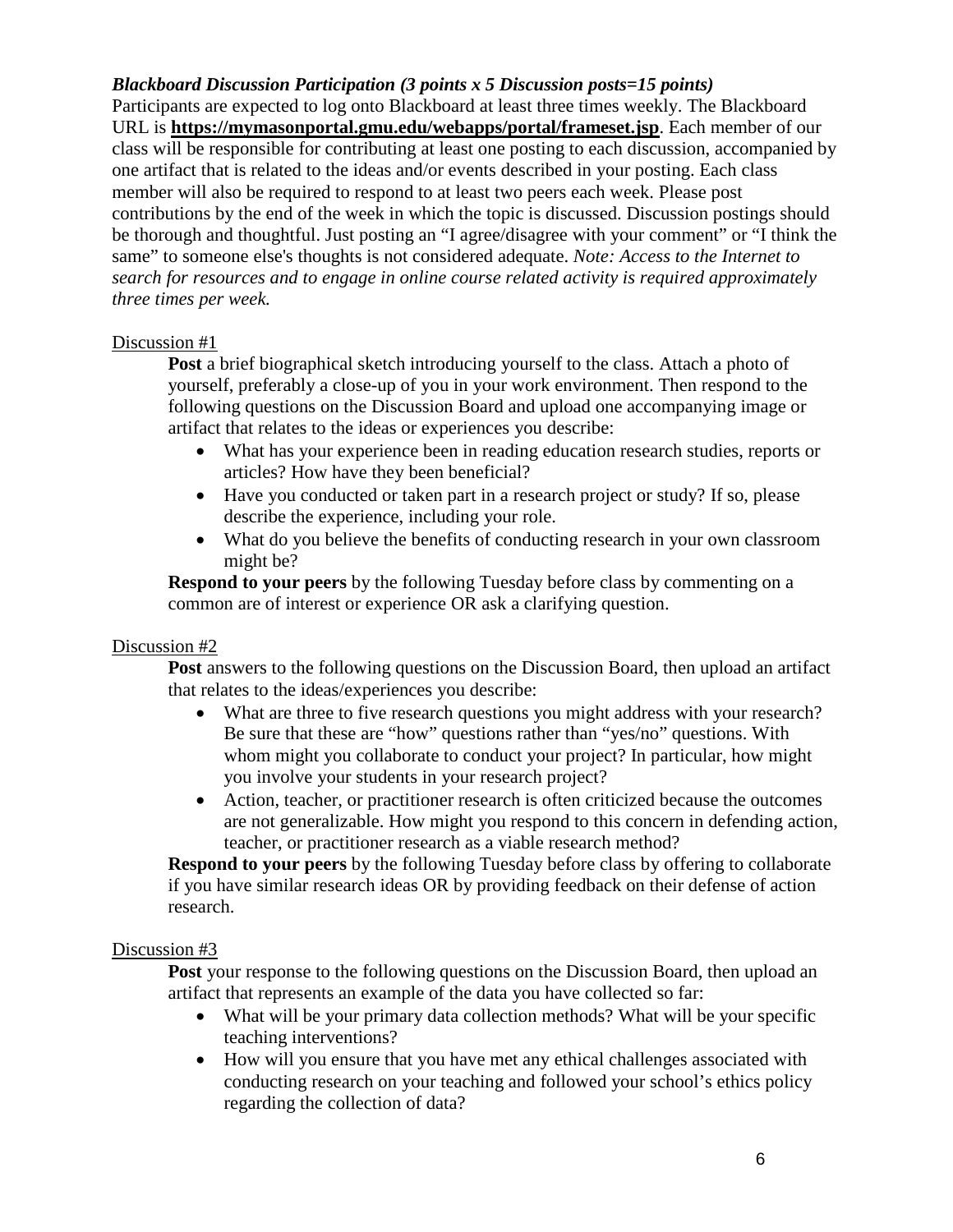- How will you TRIANGULATE the data collection in your study? What three sources will you consider for at least one of your research questions?
- How will you insure that your study is VALID and your data collection techniques are RELIABLE?

**Respond to your peers** by the following Tuesday before class with feedback on the research design of your peers-offer ideas or suggestions to make their post stronger.

### Discussion #4

**Post** a response to the following questions on the Discussion Board, then upload an artifact that represents an example of the data you have collected so far:

- What is an example of the most interesting, surprising, consistent, or representative data you have gathered this week?
- What initial sense (analysis!) have you made of any data you collected this week or thus far?

**Respond to your peers** by the following Tuesday before class by commenting on the example of data they posted in their initial response.

### Discussion #5

**Post** a response to the following questions on the Discussion Board, then upload an artifact that represents an example of the data you have collected so far:

- What sense (analysis!) have you made of any data you collected this week or thus far?
- What challenges do you anticipate facing in writing up the results of your final research project?
- What have been your top two or three questions about this action research work thus far? That is, questions about the PROCESS of doing action research, the challenges of doing it.

**Respond to your peers** by the following Tuesday before class by commenting on the challenges or questions posted in their initial response.

## *Action/Teacher/Practitioner Research Project Draft Components (15 points)*

You will submit for instructor and peer review the following draft sections of your action, teacher, or practitioner research paper: introduction/contexts, literature review, methodology, findings, and discussion/action plan. Due dates of these drafts are listed in the schedule below, and the specific elements of these sections will be provided via samples, descriptions, and rubrics. Completing these draft elements will scaffold you toward completion of your final project—a very good thing.

## *Action/Teacher/Practitioner Research Project (60 points)*

Participants will design and conduct an action, teacher, or practitioner research project that is relevant to their present or future teaching positions. Outlines, examples, descriptions, and rubrics of these projects will be provided. You will write a literature review and proposal for this project, collect and analyze preliminary data, and share the results of your study with both our class (and potentially an outside audience) in a PowerPoint presentation.

It is possible to partner with another student for the purpose of sharing data and researching different aspects of a common topic; each partner, however, must submit an original, stand-alone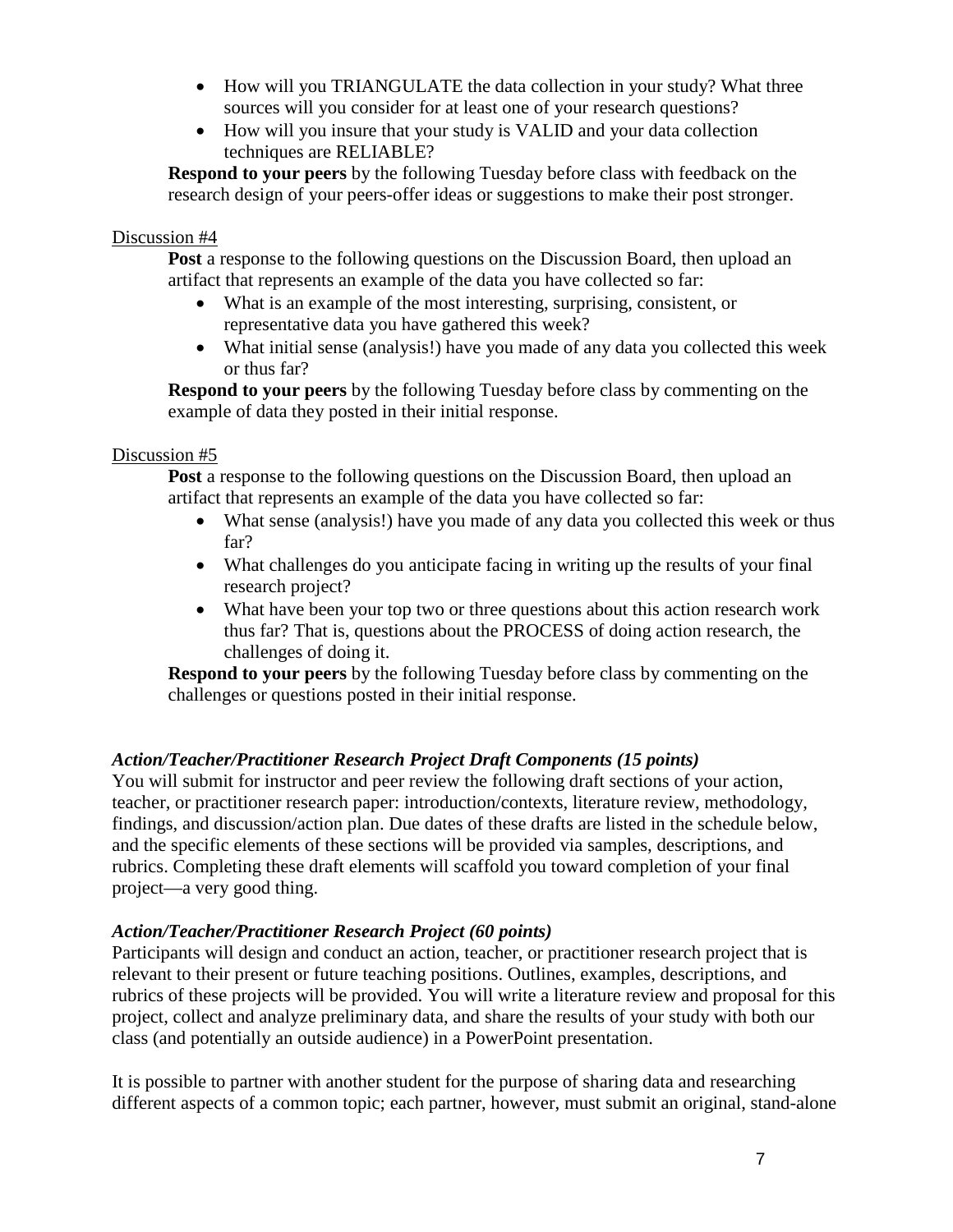report. Each participant will make an in-class ten-minute presentation (ungraded) on her/his project; an outline and examples of these presentations will be provided. Please note that projects or papers submitted for credit in another course cannot also be used for a grade in this course.

Your data sources for this project must include either (or both) of the following artifacts: 1) visual representations (images or photographs of your classroom, students at work, etc.); 2) copies of instruments/data sources-including a sample of those submitted by students; 3) data set; and 4) student feedback related to your research question and your teaching intervention.

When considering research topics, you should identify a research question that really matters to you. It should be something about which you are curious and with which you are willing to spend time researching and learning.

## *Action/Teacher/Practitioner Research Impact Presentation (10 points)*

Working independently, you will identify an authentic, alternative, preferably contemporary media-based method through which you will share the impact of your teacher research—to an audience you care about and/or to an audience that you think should care about your teacher research work. While you will make a brief presentation of your individual research findings in class, the mission of this assignment is for you to design and enact a presentation that moves the public understanding of your study along. You might choose to create a presentation that highlights your project and findings. You might highlight the very importance of action, teacher, or practitioner research. You are encouraged to display and present these findings in an alternative setting and through creative means, with your primary goal being engaging in an exercise in demonstrating the significance of your research to the broader world. You may potentially share your project with the Secondary Program Faculty and members of the larger college or educational community.

## **Assessment and Mastery Grading**

All assignments will be evaluated holistically using a mastery grading system; the general rubric is described below, and a specific rubric provided with each assignment. A student must demonstrate "mastery" of each requirement of an assignment; doing so will result in a "B" level score. Only if a student additionally exceeds the expectations for that requirement—through quality, quantity, or the creativity of her/his work—will she/he be assessed with an "A" level score. With a mastery grading system, students must *choose* to "go above and beyond" in order to earn "A" level scores.

- $\bullet$  4 level score = Student work is well-organized, exceptionally thorough and thoughtful, candid, and completed in a professional and timely manner. Student followed all format and component guidelines, as well as including additional relevant component. Student supports assertions with multiple concrete examples and/or explanations. Significance and/or implications of observations are fully specified and extended to other contexts. Student work is exceptionally creative, includes additional artifacts, and/or intentionally supports peers' efforts.
- 3 level score = Student work is well organized, thorough, thoughtful, candid, and completed in a professional and timely manner. Student followed all format and component guidelines. Student supports assertions with concrete examples and/or explanations. Significance and/or implications of observations are fully specified.
- 2 level score = Student provides cursory responses to assignment requirements. Student did not follow all format and component guidelines. Development of ideas is somewhat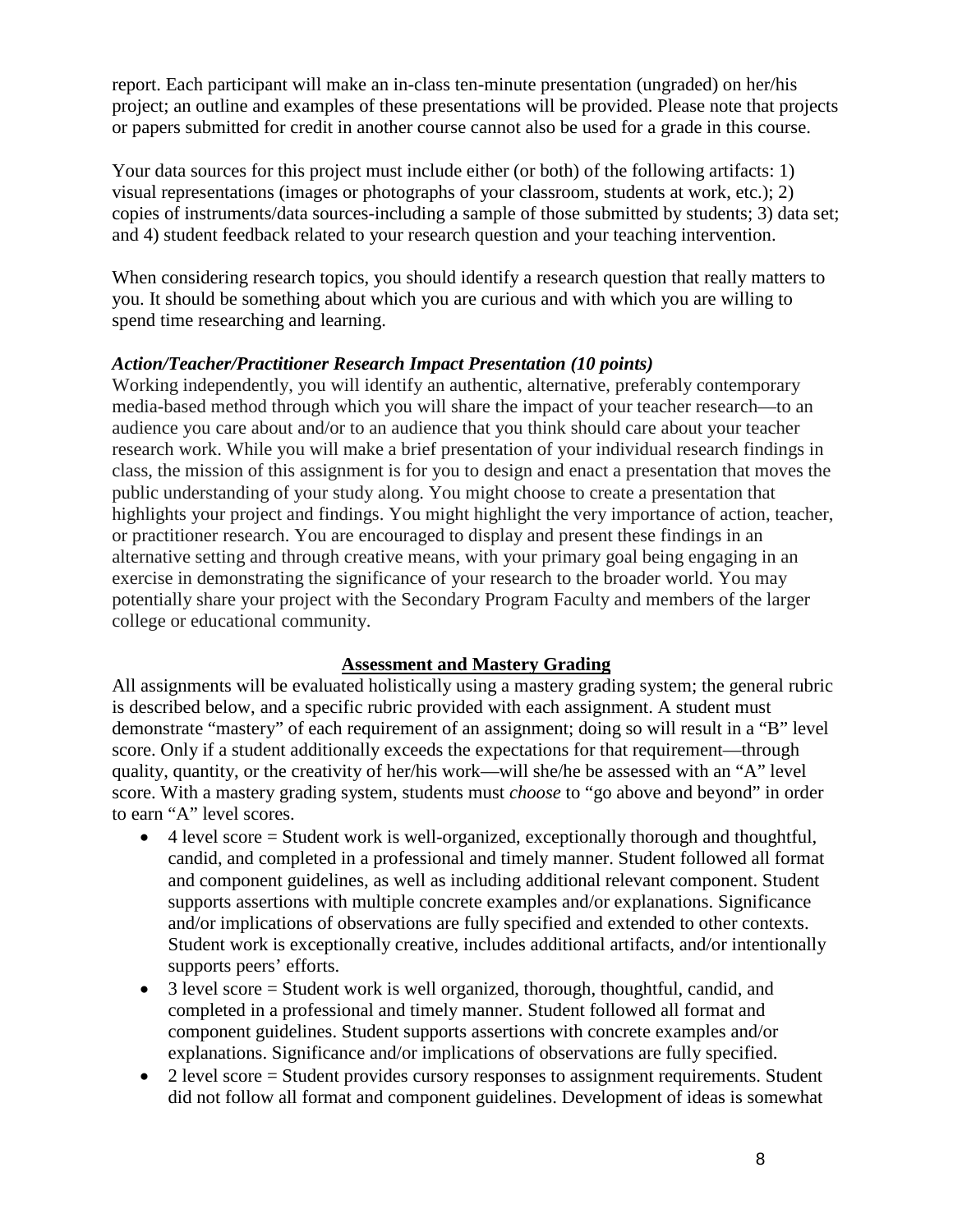vague, incomplete, or rudimentary. Compelling support for assertions is typically not provided.

 $\bullet$  1 level score = Student work is so brief that any reasonably accurate assessment is impossible.

### *Grading Scale*

 $A = 95 - 100\%$  $A = 90-94%$  $B+=87-89%$  $B = 83-86%$  $B - 80 - 82%$  $C = 70-79\%$  $F =$  Below 70%

Incomplete (IN): This grade may be given to students who are passing a course but who may be unable to complete scheduled course work for a cause beyond reasonable control. The student must then complete all the requirements by the end of the ninth week of the next semester, not including summer term, and the instructor must turn in the final grade by the end of the 10th week. Faculty may grant an incomplete with a contract developed by the student with a reasonable time to complete the course at the discretion of the faculty member.

### *Assignments/Possible Points*

Attendance, Participation, and Peer Feedback  $= 15$  points Blackboard Participation and Assignments = 10 points Action/Teacher/Practitioner Research Project Draft Components = 15 points

- Introduction/Contexts
- Literature Review
- Methodology
- Findings
- Discussion/Action Plan

Action/Teacher/Practitioner Research Project (including presentation) = 60 points Total  $= 100$  point

#### **Tk20 Performance-Based Assessment Submission Requirement**

Every student registered for any Secondary Education course with a required Tk20 performancebased assessment(s) (designated as such in the syllabus) is required to submit this/these assessment(s), the Teacher Research Project and Impact Presentation, to Tk20 through 'Assessments' in Blackboard (regardless of whether a course is an elective, a one-time course or part of an undergraduate minor). Failure to submit the assessment to Tk20 (through Blackboard) will result in the course instructor reporting the course grade as Incomplete (IN). Unless this grade is changed upon completion of the required Tk20 submission, the IN will convert to an F nine weeks into the following semester.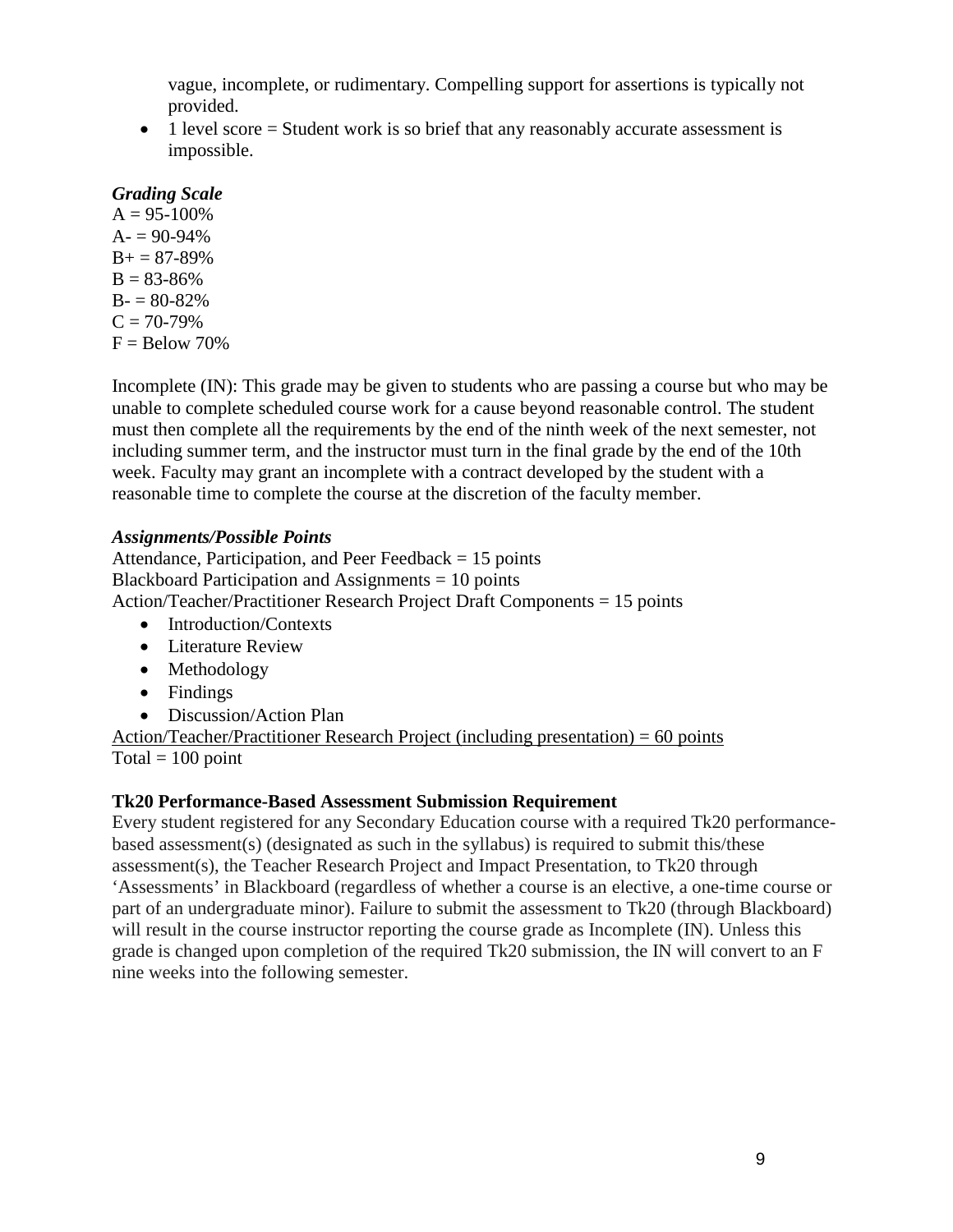# **Class Schedule**

| <b>Details</b>                                                        | <b>Topic/Activity</b>                                                                                                                                                                                                                                                                                                                                               | <b>Assignment</b><br>due                                                                | <b>Reading</b>                                                                                                                                                       |
|-----------------------------------------------------------------------|---------------------------------------------------------------------------------------------------------------------------------------------------------------------------------------------------------------------------------------------------------------------------------------------------------------------------------------------------------------------|-----------------------------------------------------------------------------------------|----------------------------------------------------------------------------------------------------------------------------------------------------------------------|
| Week 1<br>Jan 24<br><b>Whole Class</b><br>$4:30-7:10 \; pm$<br>Week 2 | • Introductions, course<br>overview, syllabus,<br>requirements<br>• Introduction to<br>action/teacher/practitioner<br>research and Youth<br><b>Participatory Action</b><br>Research (YPAR)<br>• Dissection of an Action<br>Research Project and<br>Timeline<br>• Our research plans,<br>interventions, and data<br>collection methods<br>• What is action research? | • Discussion                                                                            | $\bullet$ <i>Power</i> , Ch.                                                                                                                                         |
| Jan 31<br><b>Whole Class</b>                                          | • Choosing our research<br>model—AR or YPAR<br>• Dissection of an<br><b>Introduction</b>                                                                                                                                                                                                                                                                            | Board<br>Assignment #1                                                                  | 1, 2, 9<br>• Bautista, et<br>al article<br>• Zenkov, et al<br><b>YPAR</b><br>project                                                                                 |
| Week 3<br>Feb 7<br>Whole Group                                        | • What teaching/learning<br>questions might we<br>address?<br>• Developing research<br>questions, research plan,<br>and intervention<br>• Dissection of a Literature<br><b>Review</b><br>Ways to gather baseline<br>data on your class/students                                                                                                                     | · Discussion<br>Board<br>Assignment #2<br>$\bullet$ Draft<br>Introductions/<br>Contexts | $\bullet$ <i>Power</i> , Ch.<br>3, 4, 5 & 6<br>$\bullet$ Identify 2<br>articles<br>related to<br>your desired<br>research<br>question<br>• Be prepared<br>to discuss |
| Week 4<br>Feb 14<br><b>Online</b><br>Round #1                         | • Refining research<br>questions, research plan,<br>and intervention<br>• Dissection of a<br><b>Methodology</b><br>• Developing research plan<br>• Practice gathering baseline<br>data on your class/students                                                                                                                                                       | • Peer feedback<br>on draft<br>Introductions/<br>Context<br>section                     | $\bullet$ <i>Power</i> , Ch.<br>3, 4, 5 & 6<br>$\bullet$ Identify 2<br>research<br>articles-<br>come<br>prepared to<br>discuss                                       |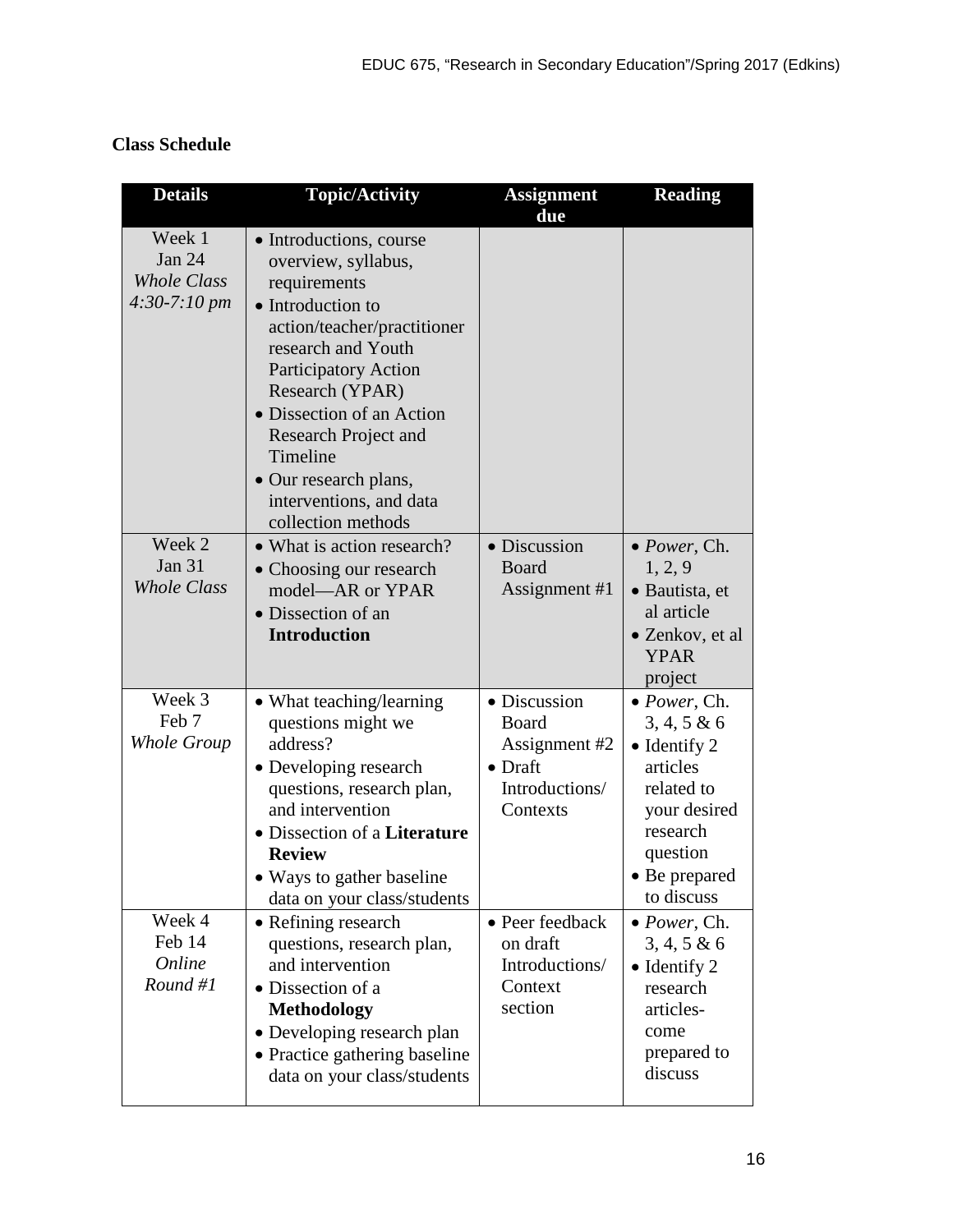| Week 5<br>Feb 21<br>Green Group<br><b>BlueJeans</b><br>Conferences<br>Round #1 | • Refining research<br>question, research plan,<br>and intervention<br>· Data collection!<br>• Gathering baseline data on<br>your class/students       | · Discussion<br>Board<br>Assignment #3<br>$\bullet$ Draft<br>Literature<br><b>Reviews</b> | $\bullet$ Identify 2<br>research<br>articles-<br>come<br>prepared to<br>discuss                               |
|--------------------------------------------------------------------------------|--------------------------------------------------------------------------------------------------------------------------------------------------------|-------------------------------------------------------------------------------------------|---------------------------------------------------------------------------------------------------------------|
| Week 6<br>Feb 28<br>Gold Group<br><b>BlueJeans</b><br>Conferences<br>Round #1  | • Refining research<br>question, research plan,<br>and intervention<br>• Dissection of a<br>Methodology<br>• Classroom data collection!                | • Peer feedback<br>on draft<br>Literature<br>Reviews                                      | $\bullet$ Identify 2<br>research<br>articles-<br>come<br>prepared to<br>discuss                               |
| Class <sub>7</sub><br>March 7<br><b>Whole Group</b>                            | • Our research plans,<br>interventions, and data<br>collection methods<br>• Dissection of a <b>Findings</b><br>section<br>• Classroom data collection! | $\bullet$ Draft<br>Methodologies                                                          | $\bullet$ Power Ch 7<br>&8<br>$\bullet$ Identify 2<br>research<br>articles-<br>come<br>prepared to<br>discuss |
|                                                                                |                                                                                                                                                        |                                                                                           |                                                                                                               |
| March 14<br><b>Spring Break</b>                                                | • Classroom data collection!                                                                                                                           | • None                                                                                    | $\bullet$ None                                                                                                |
| Class 8<br>March 21<br><b>Individual</b><br><b>Blue Jeans</b><br>Conferences   | · Individual Conferences<br>• Classroom data collection!                                                                                               | • Peer feedback<br>on draft<br>Methodologies                                              | Identify 2<br>$\bullet$<br>research<br>articles-<br>come<br>prepared to<br>discuss                            |
| Class 9<br>March 28<br>Green Group<br><b>BlueJeans</b>                         | • Our data analyses,<br>patterns, outliers, and<br>findings<br>• Dissection of a Discussion<br>section<br>• Classroom data collection!                 | • Discussion<br>Board<br>Assignment #4<br>• Draft Findings                                | Identify 2<br>$\bullet$<br>research<br>articles-<br>come<br>prepared to<br>discuss                            |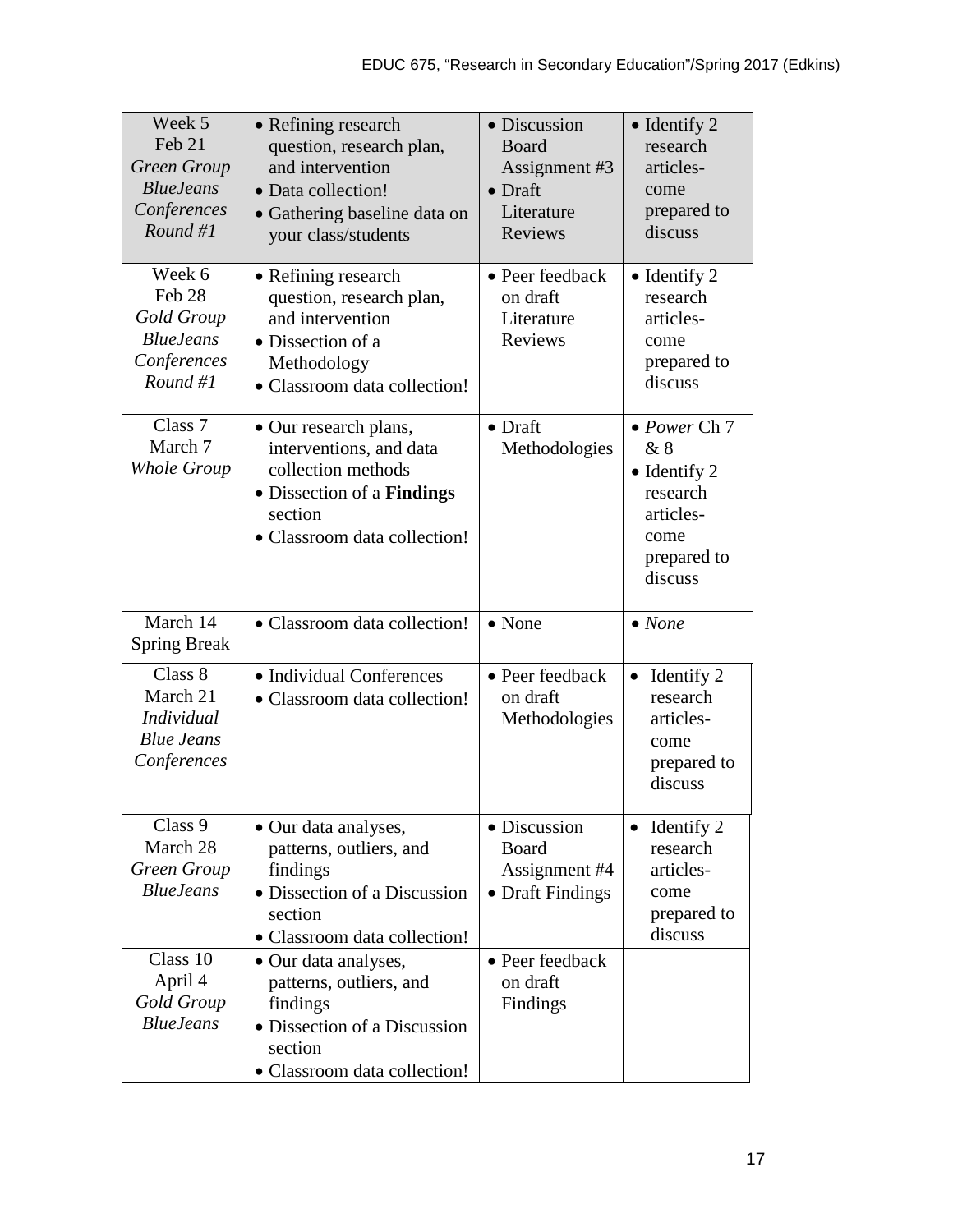| Class 11<br>April 11<br><b>Online</b><br>Class 12<br>April 18<br><b>Blue Jeans</b><br>Green Group | • Peer review and feedback<br>using a assignment rubric<br>• Our data analyses,<br>patterns, outliers, and<br>findings<br>• Returning to the whole<br>research project<br>• Research presentation<br>requirements<br>• Course evaluations<br>• Polishing the paper | · Discussion<br>Board<br>Assignment #5<br>$\bullet$ Draft<br><b>Discussions</b><br>$\bullet$ SLMDD<br>Time: Slides,<br>Methods,<br>Data, Drafts<br>• Peer feedback<br>on draft<br><b>Discussions</b><br>$\bullet$ SLMDD<br>Time: Slides,<br>Methods,<br>Data, Drafts | $\bullet$ Power, Ch.<br>$7 - 8$ |                                   |
|---------------------------------------------------------------------------------------------------|--------------------------------------------------------------------------------------------------------------------------------------------------------------------------------------------------------------------------------------------------------------------|----------------------------------------------------------------------------------------------------------------------------------------------------------------------------------------------------------------------------------------------------------------------|---------------------------------|-----------------------------------|
| Class 13<br>April 25<br><b>Whole Class</b>                                                        | • Research presentations                                                                                                                                                                                                                                           | • Research<br>presentations                                                                                                                                                                                                                                          | • None!                         |                                   |
| Class 14<br>May 2<br><b>Whole Class</b>                                                           | • Research presentations                                                                                                                                                                                                                                           | $\bullet$ Final research<br>projects and<br>presentations<br>due to<br><b>Blackboard/Tk</b><br>20 by May 5th                                                                                                                                                         | • None!                         | Note:<br>Faculty                  |
| Class 15<br>May 9                                                                                 | $\bullet$ TBD                                                                                                                                                                                                                                                      |                                                                                                                                                                                                                                                                      | • None!                         | reserves<br>the right<br>to alter |

the schedule as necessary, with notification to students

#### **Professional Dispositions**

Students are expected to exhibit professional behaviors and dispositions at all times. (See Secondary Education Handbook.)

## **Core Values Commitment**

The College of Education & Human Development is committed to collaboration, ethical leadership, innovation, research-based practice, and social justice. Students are expected to adhere to these principles: [http://cehd.gmu.edu/values/.](http://cehd.gmu.edu/values/)

## **GMU Policies and Resources for Students**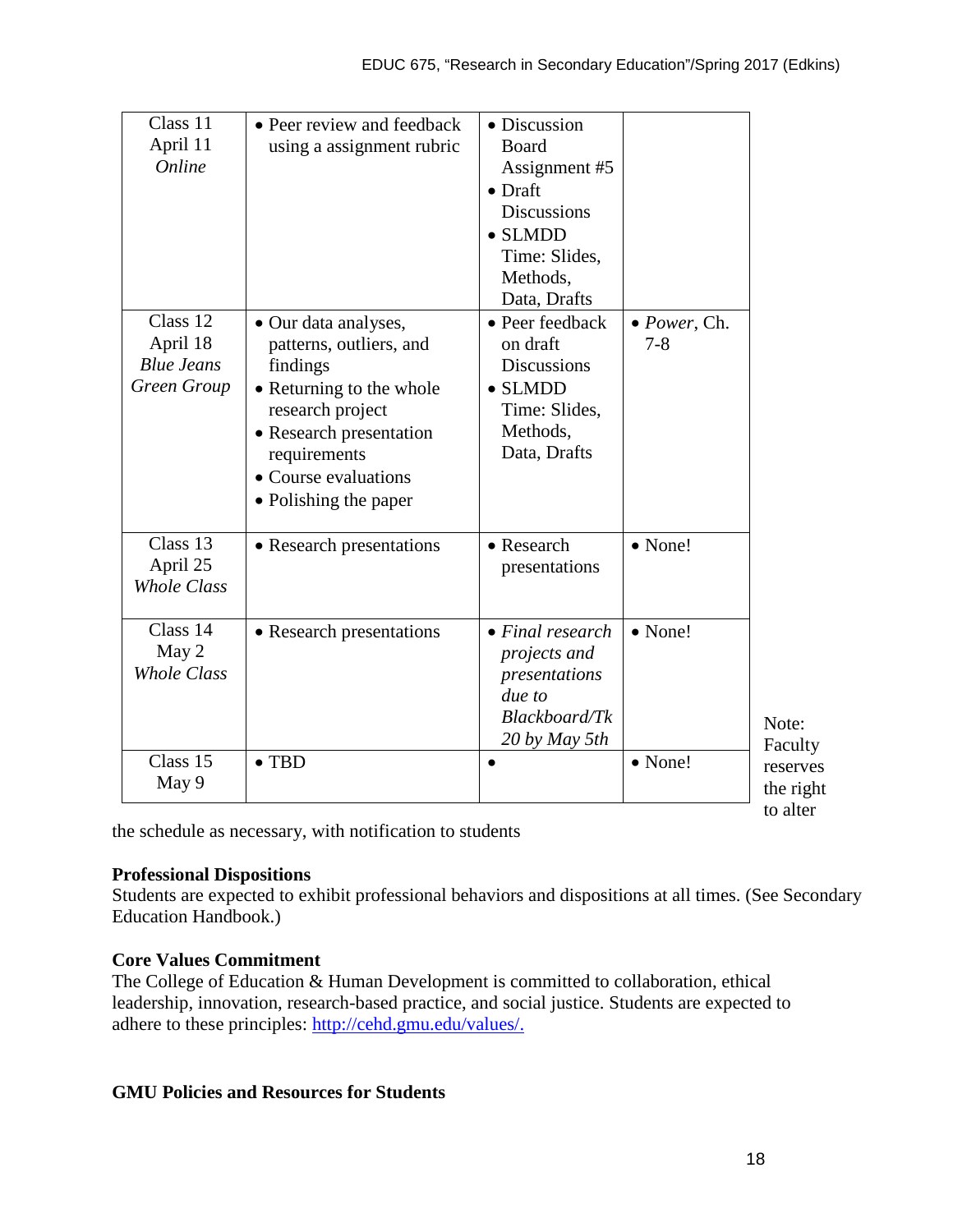## *Policies*

- Students must adhere to the guidelines of the Mason Honor Code (see **<http://oai.gmu.edu/the-mason-honor-code/>**).
- Students must follow the university policy for Responsible Use of Computing (see **<http://universitypolicy.gmu.edu/policies/responsible-use-of-computing/>**).
- Students are responsible for the content of university communications sent to their Mason email account and are required to activate their account and check it regularly. All communication from the university, college, school, and program will be sent to students **solely** through their Mason email account.
- Students with disabilities who seek accommodations in a course must be registered with George Mason University Disability Services. Approved accommodations will begin at the time the written letter from Disability Services is received by the instructor (see **<http://ods.gmu.edu/>**).
- Students must follow the university policy stating that all sound emitting devices shall be silenced during class unless otherwise authorized by the instructor.

## *Campus Resources*

- Support for submission of assignments to Tk20 should be directed to **[tk20help@gmu.edu](mailto:tk20help@gmu.edu)** or **<https://cehd.gmu.edu/aero/tk20>**. Questions or concerns regarding use of Blackboard should be directed to **<http://coursessupport.gmu.edu/>**.
- The Writing Center provides a variety of resources and services (e.g., tutoring, workshops, writing guides, handbooks) intended to support students as they work to construct and share knowledge through writing (see **<http://writingcenter.gmu.edu/>**).
- The Counseling and Psychological Services (CAPS) staff consists of professional counseling and clinical psychologists, social workers, and counselors who offer a wide range of services (e.g., individual and group counseling, workshops and outreach programs) to enhance students' personal experience and academic performance (see **<http://caps.gmu.edu/>**).
- The Student Support & Advocacy Center staff helps students develop and maintain healthy lifestyles through confidential one-on-one support as well as through interactive programs and resources. Some of the topics they address are healthy relationships, stress management, nutrition, sexual assault, drug and alcohol use, and sexual health (see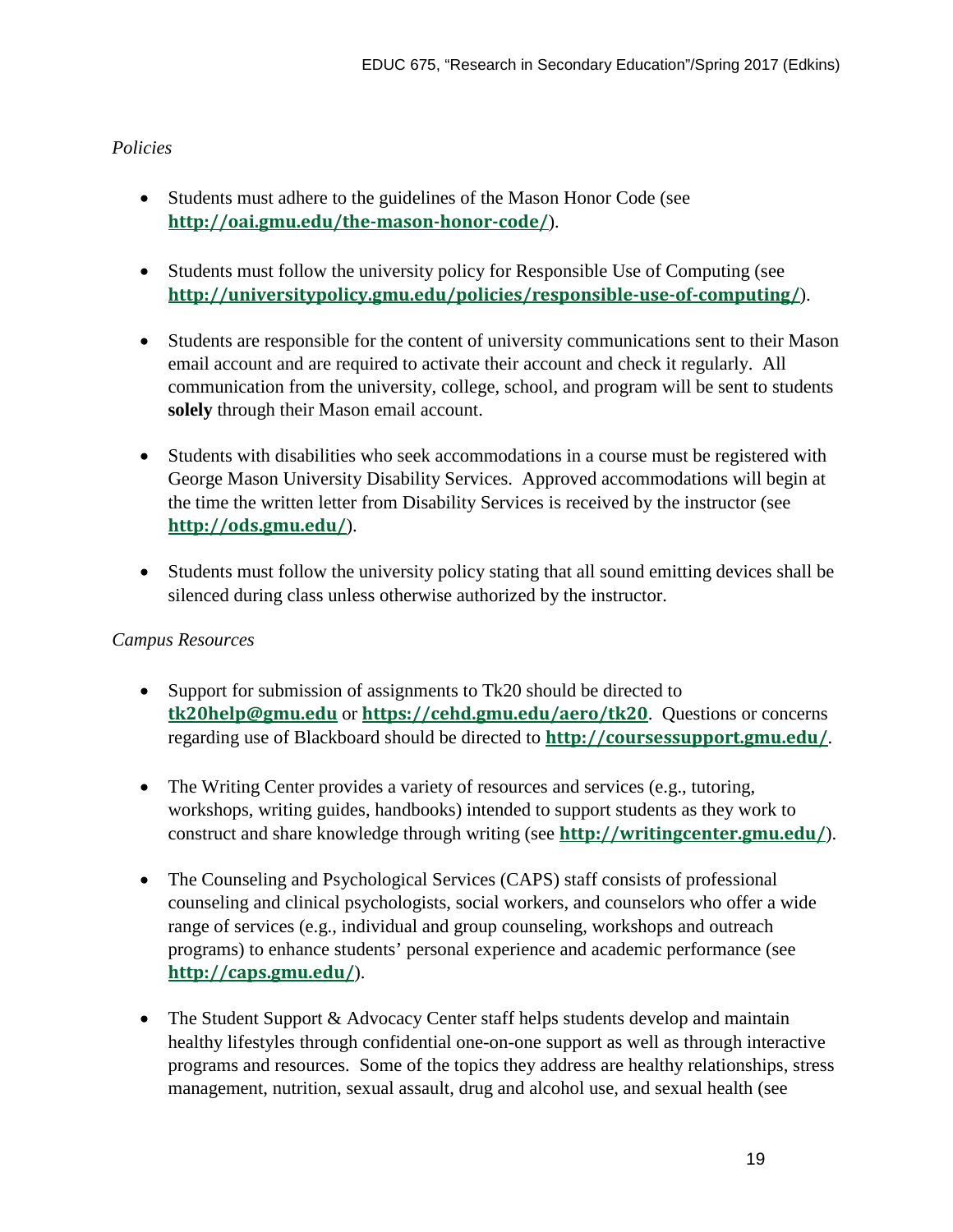**<http://ssac.gmu.edu/>**). Students in need of these services may contact the office by phone at 703-993-3686. Concerned students, faculty and staff may also make a referral to express concern for the safety or well-being of a Mason student or the community by going to **<http://ssac.gmu.edu/make-a-referral/>**.

## **For additional information on the College of Education and Human Development, please visit our website** <https://cehd.gmu.edu/>**.**

## **Human Subjects Research Review Process**

Any research or action, teacher, or practitioner research that will be publicly disseminated must have prior approval of the GMU Human Subjects Review Board (HSRB). Action, teacher, or practitioner research that is used solely for the purpose of studying pedagogical aspects may be conducted without additional permission but cannot be disseminated. Detailed information on what is involved in submitting a proposal to the Review Board is available from the following web site: **<http://oria.gmu.edu/>**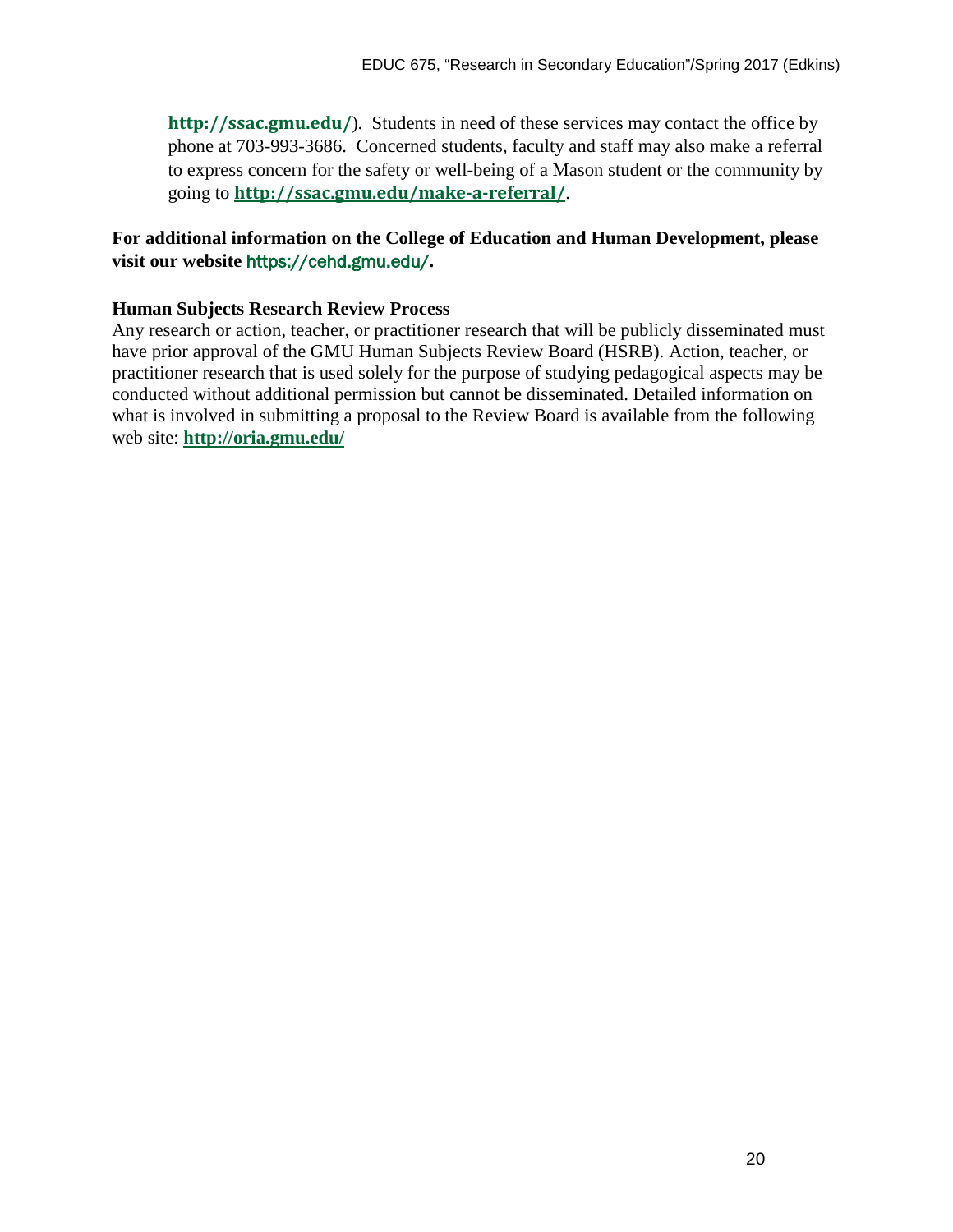#### **EDUC 675 Research in Secondary Education** *Teacher Research Project Description and Assessment Rubric (60 points) (Includes suggested page lengths for each section)*

## **Title Page and Abstract (2 points possible)**

Your title can be as creative as you like—take researcher/artistic license with this. In 125 to 150 words, what was your study about? What was your major finding? An abstract writing strategy: take one sentence from each section of your final project (introduction, literature review, methodology, findings, and discussion) to craft the perfect abstract.

### **Consider the following questions as you draft your title and abstract:**

- 1) Have you provided a single, articulate, concise paragraph of no more than 150 words?
- 2) Does your abstract concisely describe your purpose and the context, method, key findings, and significance of your research?

|                               | Suggested 2 pages: 1 page for title, 1 page for abstract |                                   |                              |                                |  |
|-------------------------------|----------------------------------------------------------|-----------------------------------|------------------------------|--------------------------------|--|
| <b>Rubric</b><br><b>Score</b> | Does not meet<br>expectations                            | <b>Approaches</b><br>expectations | <b>Meets</b><br>expectations | <b>Exceeds</b><br>expectations |  |
|                               |                                                          |                                   |                              |                                |  |
| <b>Title</b>                  | Project is so                                            | Project includes                  | Project includes an          | Project includes a             |  |
| and                           | brief,                                                   | only general                      | identifiable                 | concise (max 150)              |  |
| <b>Abstract</b>               | incomplete, or                                           | statements about                  | summary (max                 | words) summary                 |  |
|                               | off-topic that                                           | the study.                        | 150 words) that              | that reports factually         |  |
|                               | any reasonably                                           | Information on                    | addresses the                | on the purpose of              |  |
|                               | accurate                                                 | methods and                       | purpose of the               | the study and the              |  |
|                               | assessment is                                            | procedures to be                  | study. Touches on            | methods and                    |  |
|                               | impossible.                                              | followed is sketchy               | methods and                  | procedures to be               |  |
|                               |                                                          | or missing. Falls                 | procedures to be             | followed.                      |  |
|                               |                                                          | short of 150 words                | followed, but is             |                                |  |
|                               |                                                          | or greatly exceeds                | not sharply                  |                                |  |
|                               |                                                          | the 150-word limit                | focused.                     |                                |  |

#### **Introduction, Rationale, Area of Focus, and Research Questions (5 points possible)**

Briefly describe the setting, including the community, school, students, and other relevant information. Demographic information in your introduction should focus on your school, while demographic information in your methodology should focus specifically on the students you worked with in your study. What is the purpose of your study? What problem or issue are you addressing? Describe why the concerns are important to you and what your research might help you learn as a result of its conduct. What is its background and significance? What is (are) your research question(s)? Do you have a hypothesis? If so, what is it and how did you formulate it? Be sure that your research questions steer you toward a descriptive response. Consider the following questions as you draft your introduction, rationale, area of focus, and research questions:

- 1) Have you explained the outgrowth of your study?
- 2) Have you offered perspectives that shaped this question for you?
- 3) Have you situated the study in terms of explaining the outgrowth of these questions in the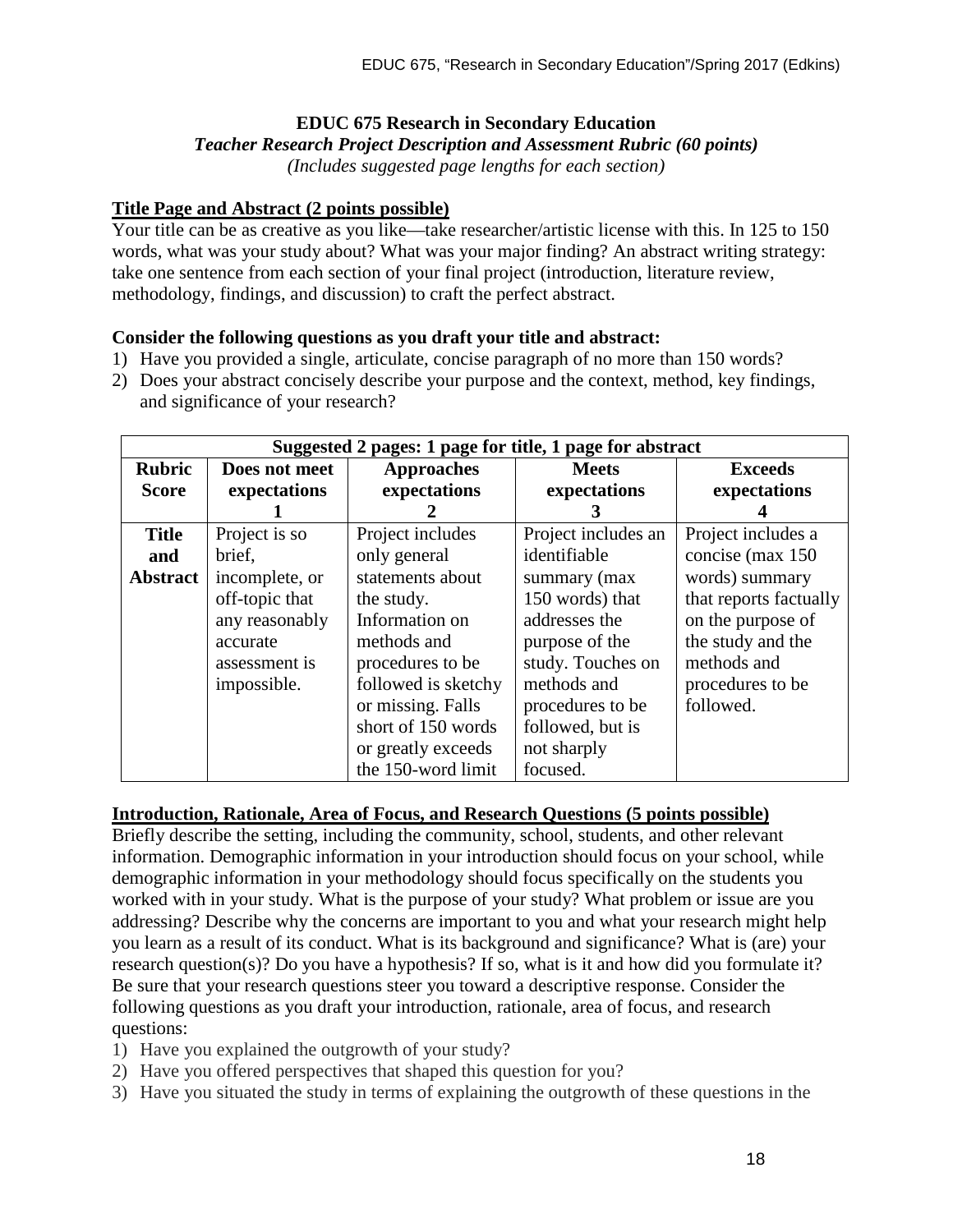context of your work? (e.g., your students, classroom, school, district)

- 4) Have you clearly and concisely explained why this research is important? Have you addressed the broader educational and social significance of this research?
- 5) Have you clearly and concisely stated the research problem?
- 6) Have you clearly and concisely stated your main research question and any sub-questions?

|                     | <b>Suggested 3-4 pages</b> |                          |                          |                     |
|---------------------|----------------------------|--------------------------|--------------------------|---------------------|
| <b>Rubric Score</b> | Does not                   | <b>Approaches</b>        | <b>Meets</b>             | <b>Exceeds</b>      |
|                     | meet                       | expectations             | expectations             | expectations        |
|                     | expectations               |                          | 3                        |                     |
|                     |                            |                          |                          |                     |
| Introduction,       | Project is so              | Project includes         | Project includes         | Project includes a  |
| Rationale,          | brief,                     | minimal                  | an adequate              | sound               |
| Area of             | incomplete, or             | information on the       | context/theoretical      | context/theoretical |
| Focus, and          | off topic that             | context/theoretical      | framework for the        | framework for the   |
| <b>Research</b>     | any                        | framework for the        | study and a              | study and a         |
| <b>Questions</b>    | reasonably                 | study. Does not          | defensible               | compelling          |
|                     | accurate                   | offer a rationale for    | rationale for its        | rationale for its   |
|                     | assessment is              | the study's              | execution, though        | execution. Clearly  |
|                     | impossible.                | execution, or does       | one or both may          | and explicitly      |
|                     |                            | so only                  | be weakly                | states the research |
|                     |                            | superficially.           | developed.               | question and        |
|                     |                            | <b>Explicitly states</b> | <b>Explicitly states</b> | purpose of the      |
|                     |                            | the research             | the research             | study.              |
|                     |                            | question and             | question and             |                     |
|                     |                            | purpose of the           | purpose of the           |                     |
|                     |                            | study.                   | study.                   |                     |

# **Literature Review (8 points possible)**

In order to properly address a research question you need to be familiar with previous investigations of your topic. You should conduct a literature review in which you cite and synthesize a minimum of ten (10) sources and discuss how they informed your design. Teacher research appeals to a broad range of research resources, including reports of teachers' experiences. Transitions should connect one annotated source with the next. At the end of the literature review, include a one-paragraph summary of the major discoveries in your review, connecting these to the focus of your study. References must be from refereed journals, books (generally not textbooks), curriculum resources, and scholarly compilations. NOTE: The literature review should emphasize synthesis and analysis (Bloom, 1956, 1984). *Use direct quotes very sparingly.* Craft your literature review as a story of the study of your topic. Consider the following questions as you draft your literature review:

- 1) Did you conduct an ongoing literature review which informed your research?
- 2) Is the review relevant and connected to your study?
- 3) Is the review adequate, coherent, and analytical?
- 4) Does the review include references from a variety of sources?
- 5) Is the review integrated into a conceptual framework with a mapping of the theories, literature, and phenomena that help to inform your study?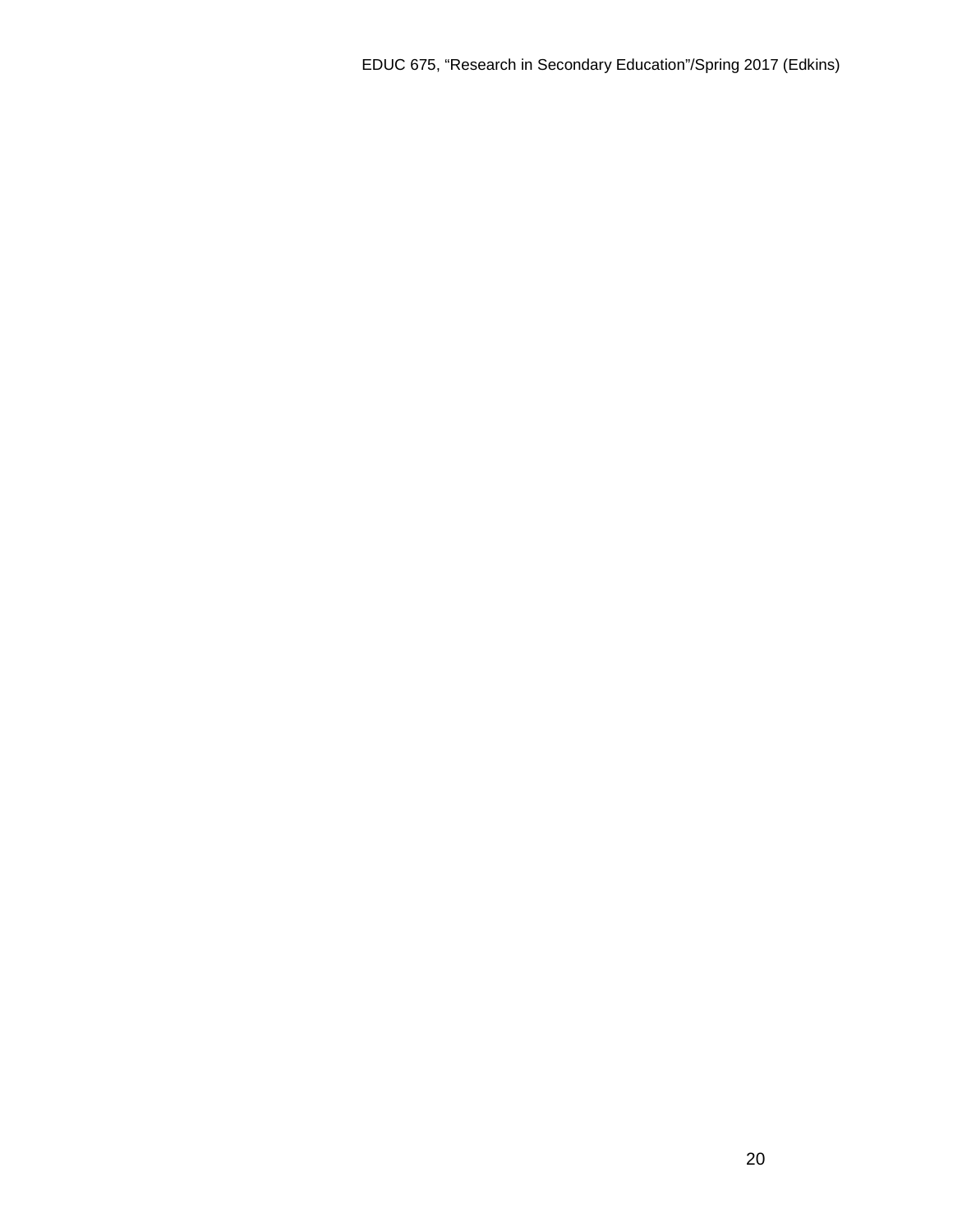|               | <b>Suggested 4-6 pages</b> |                    |                        |                      |  |
|---------------|----------------------------|--------------------|------------------------|----------------------|--|
| <b>Rubric</b> | Does not meet              | <b>Approaches</b>  | <b>Meets</b>           | <b>Exceeds</b>       |  |
| <b>Score</b>  | expectations               | expectations       | expectations           | expectations         |  |
|               | 0                          |                    |                        | 3                    |  |
| Literature    | Project is so              | Project includes   | Project includes at    | Project includes at  |  |
| <b>Review</b> | brief,                     | fewer than 8 peer- | least 8 peer-          | least 10 peer-       |  |
|               | incomplete, or             | reviewed cites,    | reviewed cites,        | reviewed cites,      |  |
|               | off-topic that             | published reports  | published reports of   | published reports    |  |
|               | any reasonably             | of empirical       | empirical research.    | of empirical         |  |
|               | accurate                   | research. Does not | Highlights gaps in     | research.            |  |
|               | assessment is              | explicitly         | the literature to      | Highlights gaps in   |  |
|               | impossible.                | highlight gaps in  | which the proposed     | the literature to    |  |
|               |                            | the literature to  | study will respond.    | which the            |  |
|               |                            | which the          | Organizes the          | proposed study       |  |
|               |                            | proposed study     | literature by          | will respond.        |  |
|               |                            | will respond.      | identifiable themes,   | Organizes the        |  |
|               |                            | Summarizes cited   | although               | literature by        |  |
|               |                            | works              | organization within    | clearly identifiable |  |
|               |                            | sequentially,      | themes may follow      | themes,              |  |
|               |                            | rather than        | no clear or consistent | proceeding from      |  |
|               |                            | synthesizes and    | pattern of             | general to more      |  |
|               |                            | organizes them     | presentation.          | specific within      |  |
|               |                            | thematically.      | Attempts to            | each theme.          |  |
|               |                            | Relies heavily on  | synthesize             | Effectively          |  |
|               |                            | direct quotes.     | referenced sources.    | synthesizes          |  |
|               |                            |                    | Uses few direct        | referenced           |  |
|               |                            |                    | quotes.                | sources, using few,  |  |
|               |                            |                    |                        | if any, direct       |  |
|               |                            |                    |                        | quotes.              |  |

## **Description of the Method (15 points possible)**

In this section describe how you implemented your research. Include a description of subjects (i.e., students, teachers, administrators), the context of the research, the strategies and materials (put sample material in an appendix), the number and total time of each research session, and a complete description of the methodologies. Repeat your question $(s)$  in this section—remind us often what you are studying. Describe how you selected your subject sample—why did you choose these individuals and who are they, in terms of gender, ethnicity, age, grade level, language/culture, and educational achievement? Describe ALL of your methods, including what influenced the selection of your methodology and design, what measures you took to assure the validity of your study, and how you triangulated your data. Be sure to include a table and timeline of your methods—what you collected and when. Be sure to describe what type of data you collected—for example, did you do a needs assessment (e.g., via a test) to address student achievement, and then design and implement a new instructional strategy? Or did you observe a group of students to see how they behaved in a particular context, and then interview them to ascertain their reasons? Did you do a series of in-depth interviews with students or teachers? How do the data relate to your research question? How do they relate to your masters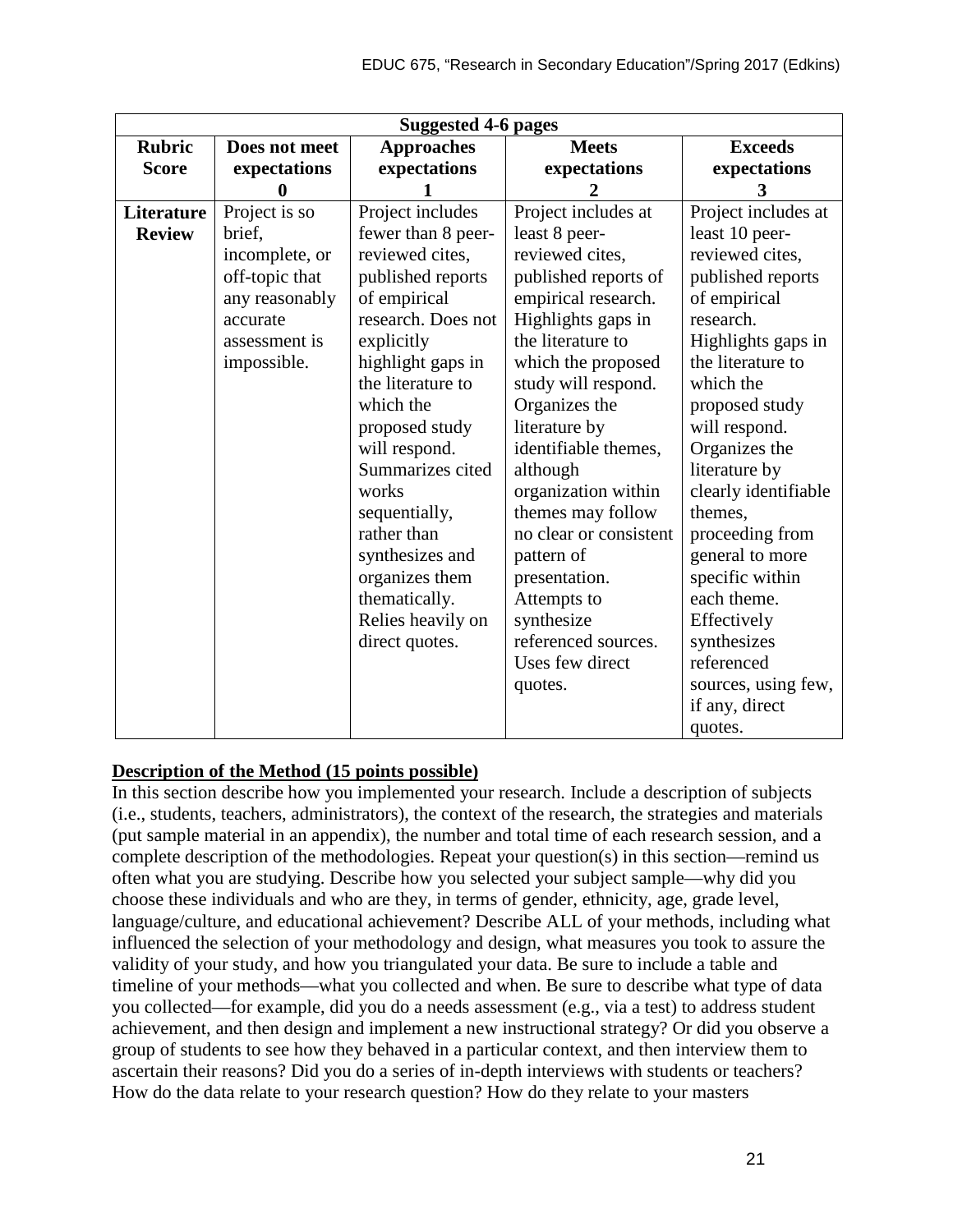curriculum? Finally, describe how you planned to make sense of—analyze—your data in light of your research question(s). Provide rich descriptions of HOW you reviewed your data, the themes that became apparent in your reviews, and your ultimate findings.

# **Consider the following questions as you draft your literature review:**

- 1) Have you described your research context, including your community, school, and classroom contexts?
- 2) Have you included demographic information of participants?
- 3) Did you include your reflection of the problem (e.g., behaviors observations, possible causes)?
- 4) Have you explained the reasons for your pedagogies based on your observations of your classroom and the literature reviewed?
- 5) Have you described in detail what data you collected, how you collected it, and when you collected it, including data generated from your pedagogies and strategies?
- 6) Are your data from multiple sources?
- 7) Did you include a description of the pedagogical strategies you enacted?
- 8) Did you explain how you analyzed your data?
- 9) Have you included and explained the role of your peers in your data interpretations and validation?
- 10) Did you explore using visuals and technologies for analyzing and displaying your findings in a coherent manner?

|                    | <b>Suggested 4-6 pages</b> |                      |                     |                      |
|--------------------|----------------------------|----------------------|---------------------|----------------------|
| <b>Rubric</b>      | Does not meet              | <b>Approaches</b>    | <b>Meets</b>        | <b>Exceeds</b>       |
| <b>Score</b>       | expectations               | expectations         | expectations        | expectations         |
|                    |                            |                      |                     |                      |
| <b>Description</b> | Project is so              | Project includes     | Project includes    | Project includes     |
| of the             | brief,                     | explanation of the   | explanation of the  | explanation and      |
| <b>Method</b>      | incomplete, or             | study design,        | study design,       | justification of the |
|                    | off-topic that             | procedures           | procedures          | appropriateness of   |
|                    | any reasonably             | followed, sampling   | followed,           | the study design,    |
|                    | accurate                   | methods, and         | sampling            | procedures           |
|                    | assessment is              | analytical tools     | methods, and        | followed,            |
|                    | impossible.                | (including any       | analytical tools    | sampling             |
|                    |                            | statistical tests),  | (including any      | methods, data        |
|                    |                            | given the stated     | statistical tests), | collection and       |
|                    |                            | purpose of the       | given the stated    | analytical tools     |
|                    |                            | study;               | purpose of the      | (including any       |
|                    |                            | explanations,        | study. Discusses    | statistical tests),  |
|                    |                            | however, are not     | ethical issues      | given the stated     |
|                    |                            | fully developed.     | raised by the       | purpose of the       |
|                    |                            | Mentions ethical     | study and how       | study. Discusses     |
|                    |                            | issues raised by the | they were           | ethical issues       |
|                    |                            | study but addresses  | addressed.          | raised by study      |
|                    |                            | them only            |                     | and explains how     |
|                    |                            | superficially.       |                     |                      |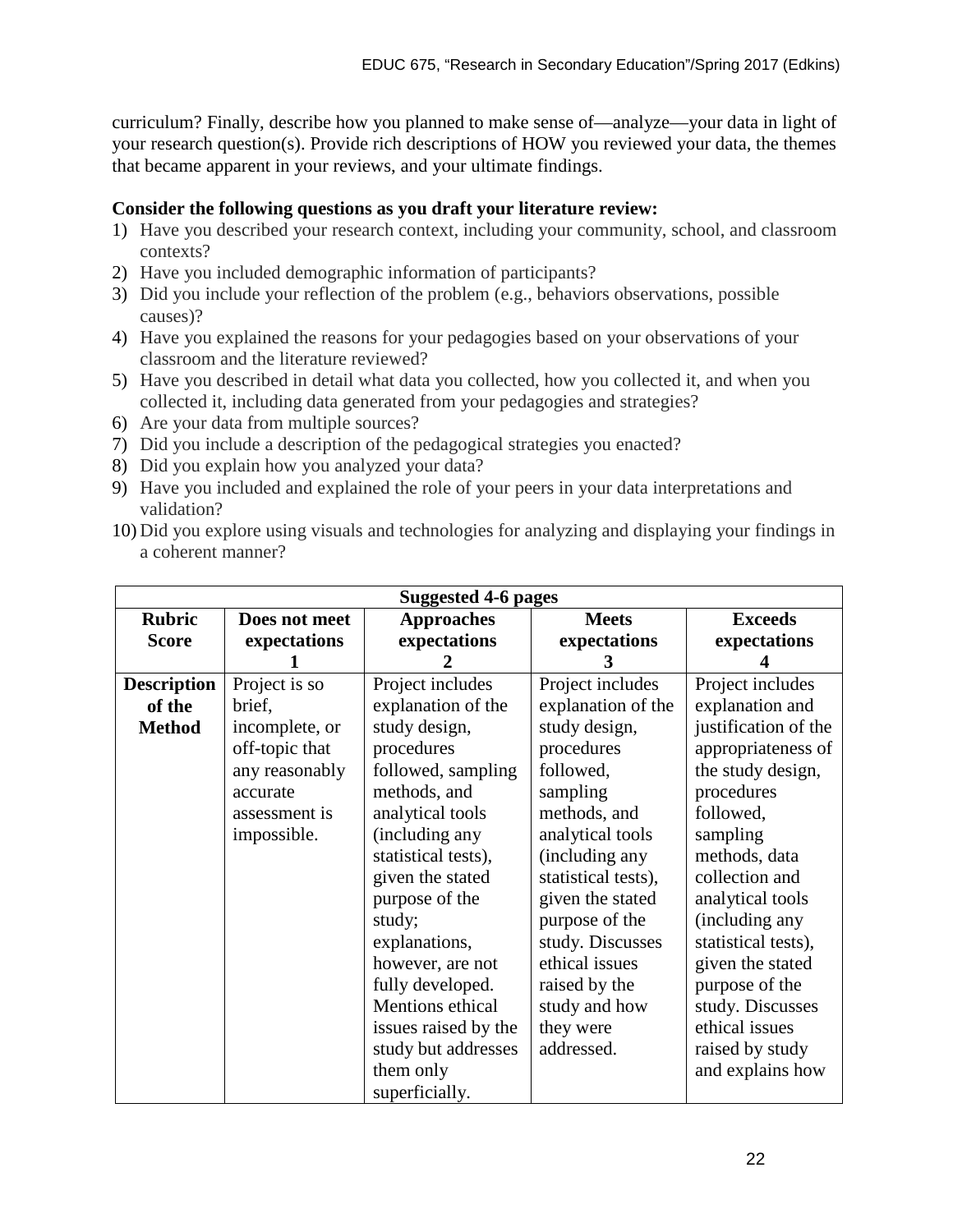|  |  | they were<br>addressed. |
|--|--|-------------------------|
|  |  |                         |

## **Results and Findings (15 points possible)**

In this section, indicate what you discovered or found as a result of your data gathering. Focus on results that are related to your research concern and answer your research questions or shed light on your research hypotheses. Introduce your findings before you begin to describe them, and remind us of your research question again. Organize this section in a way that makes sense for your data/findings—by student, by theme, by data source, etc. Use illustrative examples from your data to SHOW us your findings. Use tables to summarize and SHOW us what you've learned. Focus on what's truly interesting in your findings, even if you have limited data to support this. Feel free to use mini case studies to illustrate your findings, through the lens of a few students. Remember that the goal is to share what you learned about your teaching for yourself first; our goal is not NECESSARILY to extract findings that will be generalizable across EVERY teaching setting. Interpret your data in as much detail as possible, describing whether or not—or how—your findings corroborated your expectations. Were there any surprises in your findings? Can you think of alternative explanations for your findings?

## **Consider the following questions as you draft your results/findings:**

- 1) Did you restate your research question and what was found through your research?
- 2) Are the findings thoroughly and adequately presented?
- 3) Is there convincing evidence to support your themes?
- 4) Is there connection and coherence among the separate themes?
- 5) Did you explain your findings to peers and colleagues to gain their perspectives on your interpretations?

|                 | Suggested 8-12 pages |                      |                       |                     |  |
|-----------------|----------------------|----------------------|-----------------------|---------------------|--|
| <b>Rubric</b>   | Does not meet        | <b>Approaches</b>    | <b>Meets</b>          | <b>Exceeds</b>      |  |
| <b>Score</b>    | expectations         | expectations         | expectations          | expectations        |  |
|                 |                      |                      |                       |                     |  |
| <b>Results</b>  | Project is so        | Project includes     | Project includes      | Project includes    |  |
| and             | brief,               | reporting and        | reporting and         | reporting and       |  |
| <b>Findings</b> | incomplete, or       | interpretation of    | interpretation of     | interpretation of   |  |
|                 | off-topic that       | narrative and        | narrative and         | narrative and       |  |
|                 | any reasonably       | numerical data       | numerical data        | numerical data      |  |
|                 | accurate             | with little apparent | accurately,           | accurately,         |  |
|                 | assessment is        | concern for          | objectively, and      | objectively, and    |  |
|                 | impossible.          | accuracy and         | concisely. For the    | concisely using     |  |
|                 |                      | objectively.         | most part, analytical | analytical tools    |  |
|                 |                      | Analytical tools are | tools are appropriate | appropriate to the  |  |
|                 |                      | inappropriate to the | to the methodology.   | methodology.        |  |
|                 |                      | methodology.         | Does not highlight    | Highlights explicit |  |
|                 |                      | Provides, at best,   | explicit links        | links between       |  |
|                 |                      | tenuous links        | between study         | study outcomes,     |  |
|                 |                      | between study        | outcomes,             | hypotheses (if      |  |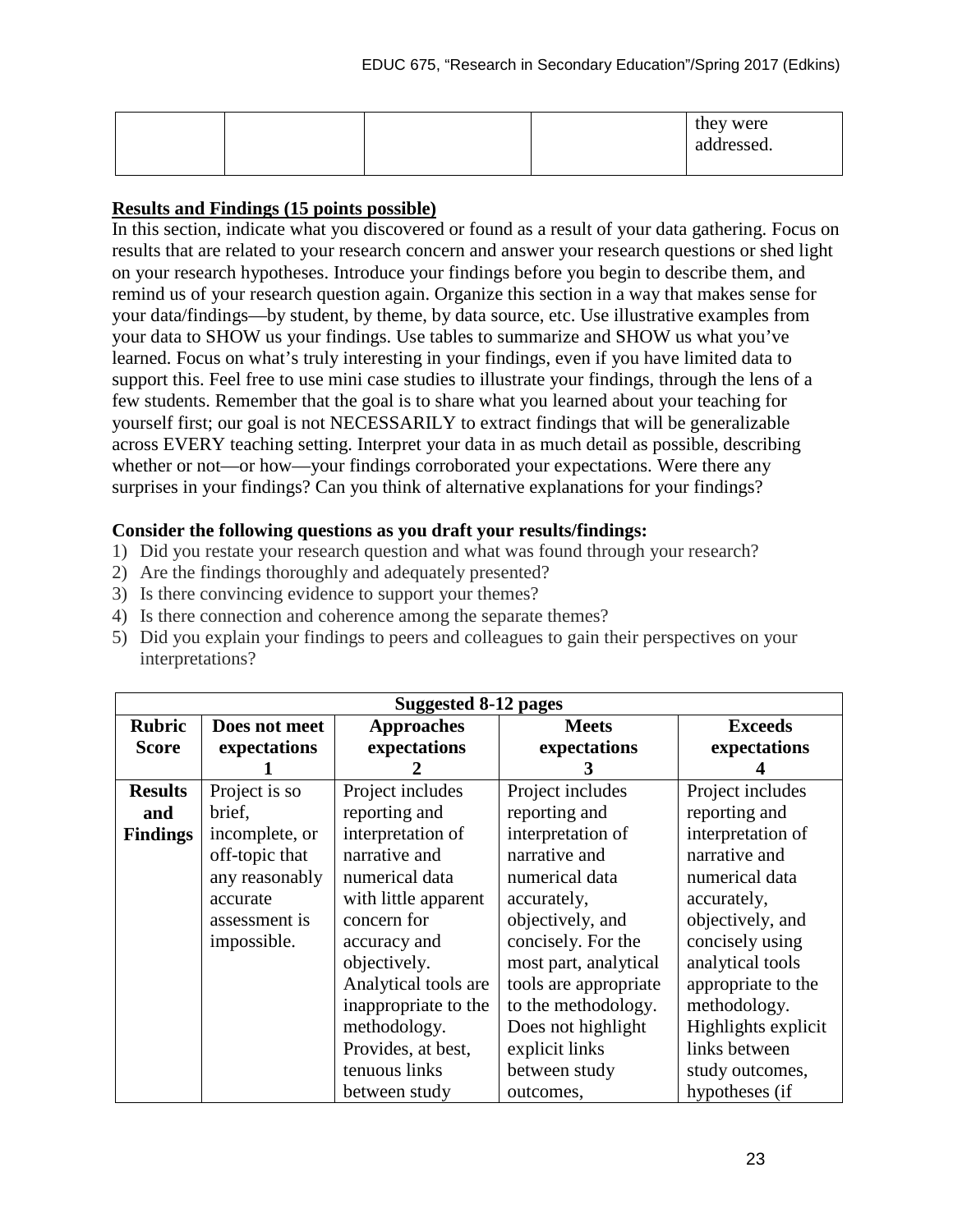|  | outcomes,<br>hypotheses (if<br>stated), and the<br>original research<br>question. | hypotheses (if<br>stated), and the<br>original research<br>question; however,<br>such links may<br>logically be implied. | stated), and the<br>original research<br>question. |
|--|-----------------------------------------------------------------------------------|--------------------------------------------------------------------------------------------------------------------------|----------------------------------------------------|
|--|-----------------------------------------------------------------------------------|--------------------------------------------------------------------------------------------------------------------------|----------------------------------------------------|

## **Discussion, Reflection, Implications, Recommendations, Impact Presentation, and Action Plan (10 points possible)**

In this section reflect on the findings of your data collection and discuss what they might mean to you as a teacher and teacher researcher. What did you learn from the study? How did it relate to your masters curriculum? How will it influence your teaching—that is, based on the results and themes that emerged from the study, what changes will you make in your teaching? How will you share these findings with others—specifically, how did you share your project and its results via your "Impact Presentation"? What are the implications for future research? Speculate on what it would mean if your data pointed in one direction versus another. Again, focus on what's truly interesting in your data/findings, even if you have limited information to support this. Make some bold recommendations for how we might serve students better. Be sure to describe what all of this information—the teacher research process, your data, your findings—mean to you as a professional and a person**.** Describe how you might share the findings of your paper—with your principal, your grade level team, other teachers who are working with these students, use it in a workshop, claim it as an area of expertise on your resume, etc. Be sure to describe potential implications of your study and its findings for other teachers and for education policymakers.

## **Consider the following questions as you draft your discussion, reflection, implications, recommendations, and action plan:**

- 1) Have you adequately explained the implications of your study for your students' learning?
- 2) Have you adequately explained the implications of your study for your professional development?
- 3) Have you adequately explained the implications of your study for your teaching and reframing of your practice?
- 4) Have you adequately explained the implications of your study for the education field?
- 5) Have you adequately explained the relevance of your study for national and state education standards?
- 6) Have you discussed any limitations?
- 7) Have you identified areas for future research possibilities?

| Suggested 4-6 pages                                                                    |            |              |              |              |
|----------------------------------------------------------------------------------------|------------|--------------|--------------|--------------|
| <b>Rubric Score</b><br><b>Meets</b><br><b>Exceeds</b><br><b>Approaches</b><br>Does not |            |              |              |              |
|                                                                                        | meet       | expectations | expectations | expectations |
|                                                                                        | expectatio |              |              |              |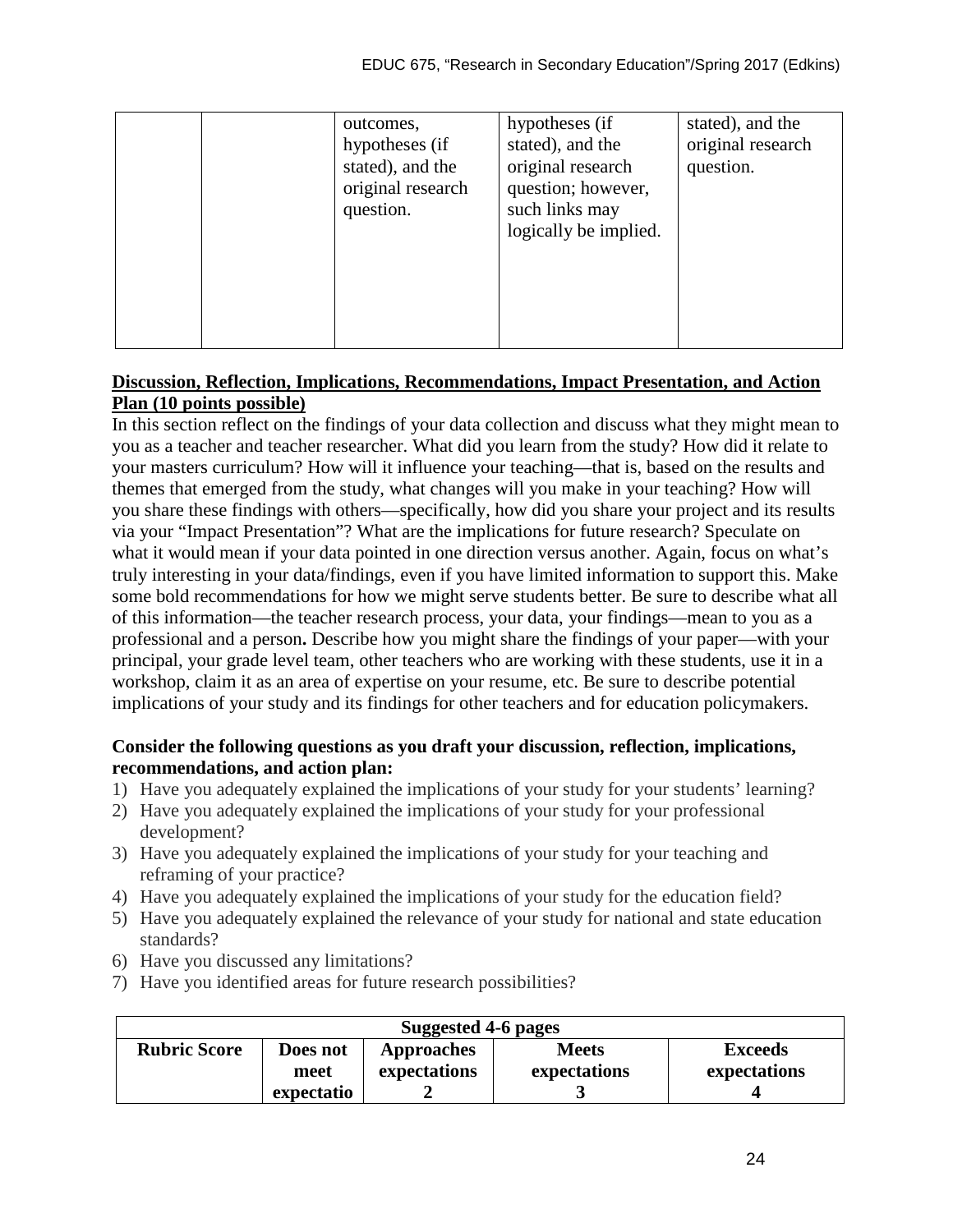|                 | ns         |                  |                        |                        |
|-----------------|------------|------------------|------------------------|------------------------|
|                 | 1          |                  |                        |                        |
| Discussion,     | Project is | Project          | Project addresses      | Project includes       |
| Reflection,     | so brief,  | addresses        | theoretical/practical  | evaluation of the      |
| Implications,   | incomplete | practical        | implications of study  | study's strengths and  |
| Recommendati    | , or off   | implications of  | findings including     | weaknesses.            |
| ons, and Action | topic that | study findings   | how they will be       | Addresses              |
| Plan            | any        | including how    | shared with others.    | theoretical/practical  |
|                 | reasonably | they will be     | Highlights threats to  | implications of study  |
|                 | accurate   | shared with      | validity, reporting on | findings including     |
|                 | assessment | others.          | how they were          | how they will be       |
|                 | is         | Attempts to      | addressed. Supports    | shared with others.    |
|                 | impossible | discuss threats  | assertions/interpretat | Highlights threats to  |
|                 |            | to validity, but | ions using sound       | validity, reporting on |
|                 |            | does so          | arguments consistent   | how they were          |
|                 |            | superficially    | with study findings.   | addressed. Supports    |
|                 |            | and/or fails to  | Does not describe      | assertions/interpretat |
|                 |            | offer            | recommendations        | ions using sound       |
|                 |            | antidotes.       | for future research,   | arguments consistent   |
|                 |            | Does not         | or how results will    | with study findings.   |
|                 |            | consistently     | be applied.            | Describes              |
|                 |            | support          |                        | recommendations        |
|                 |            | assertions or    |                        | for future research,   |
|                 |            | interpretations  |                        | and how results will   |
|                 |            | using sound      |                        | be applied in the      |
|                 |            | arguments        |                        | practice.              |
|                 |            | consistent with  |                        |                        |
|                 |            | study findings.  |                        |                        |
|                 |            | Does not         |                        |                        |
|                 |            | describe         |                        |                        |
|                 |            | recommendati     |                        |                        |
|                 |            | ons for future   |                        |                        |
|                 |            | research, or     |                        |                        |
|                 |            | how results      |                        |                        |
|                 |            | will be applied  |                        |                        |
|                 |            | in practice.     |                        |                        |

## **References, Appendices, Writing Styles, Mechanics, and General Notes (5 points possible)**

Include a complete list of references in APA format. Append all appropriate materials, including, if relevant, any questionnaires, inventories, assessments, sample student work, etc. Include at least one example of each tool you use—it's ideal to include one blank version and one version completed by one of your research subjects. In addition, follow these general guidelines:

- The model for your study report is not a masters thesis nor traditional class research paper, but rather an article prepared for submission to a journal that focuses more on practice than theory.
- You may find it helpful to select a journal whose research emphasis and readership match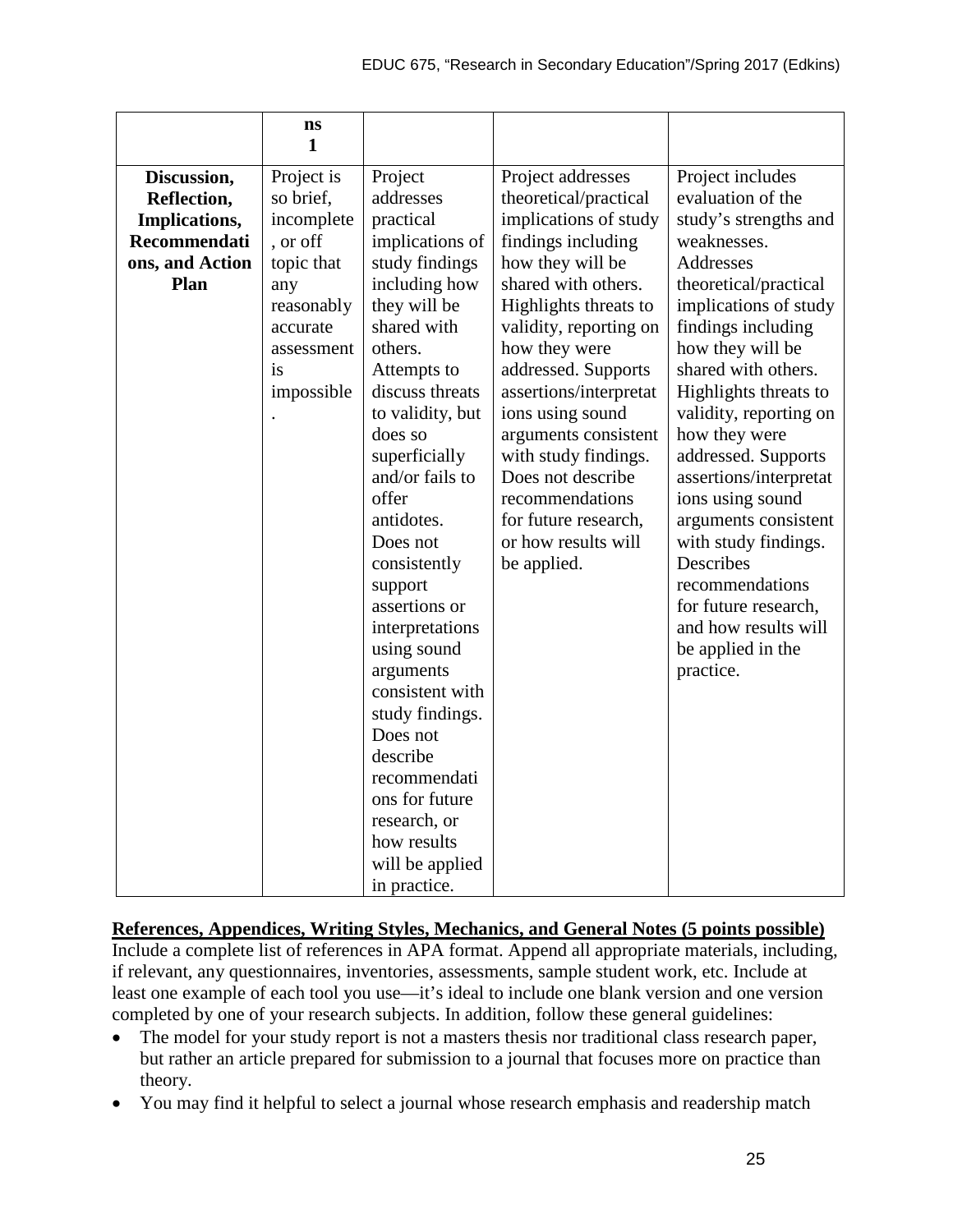your research topic and follow its manuscript submission criteria.

- It is expected that the entire project will be described in a 25-30 page paper; please do not exceed the 30-page limit.
- Write in the past tense as much as it makes sense to do so
- Your paper does not have to be anonymous; you can include names, as this is an internal document and will not be shared anywhere outside of our class
- Be sure to make a personal and professional connection to your topic and project
- Citations are not necessary in the introduction
- Feel free to revise your questions based on data, to make these questions more focused

### **Consider the following questions as you draft your references and appendices and consider the overall writing quality of your paper:**

- 1) Did you follow the APA style for the report for a running head, page numbering, references, citations, and the appendix?
- 2) Does the report include a title page with project title, author's name, and author's professional affiliation?
- 3) Are references current and from different sources?
- 4) Are all references cited in the research report included in the references? Have you provided a complete reference list of all print and non-print (Internet) references?
- 5) Is the report coherent, concise, and well structured with a clear purpose?
- 6) Is the report grammatically correct with proper usage of language?
- 7) Does the report have your distinctive focus and voice? Have you used professional language (i.e., no jargon)? Have you written in an accessible style and presentation?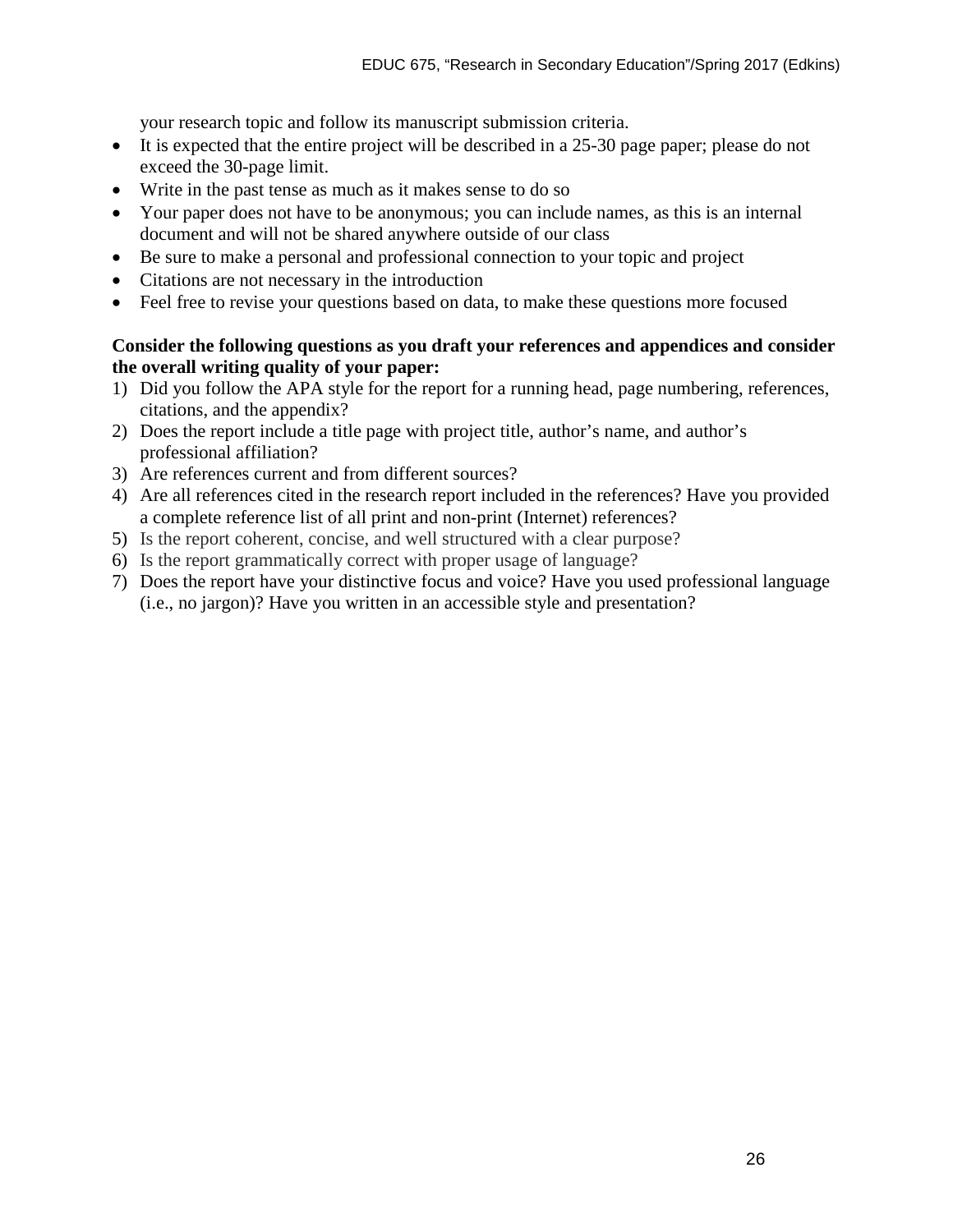| <b>Rubric</b><br><b>Score</b> | Does not<br>meet | <b>Approaches</b><br>expectations | <b>Meets</b><br>expectations | <b>Exceeds</b><br>expectations |
|-------------------------------|------------------|-----------------------------------|------------------------------|--------------------------------|
|                               | expectations     | 2                                 | 3                            | 4                              |
| References,                   | Paper is so      | Paper falls short of              | Paper is well                | Paper is well                  |
| Appendices,                   | brief,           | accepted standards                | written with few             | written with no                |
| <b>Writing</b>                | incomplete,      | for master's level                | notable drafting             | notable drafting               |
| Styles,                       | or off-topic     | composition.                      | errors. Voice, verb          | errors. Voice, verb            |
| <b>Mechanics,</b>             | that any         | Drafting errors and               | tense, and writing           | tense, and writing             |
| and                           | reasonably       | error patterns are                | style are generally          | style are consistent           |
| <b>General</b>                | accurate         | widespread. Voice,                | consistent with few          | throughout.                    |
| <b>Notes</b>                  | assessment is    | verb tense, and                   | exceptions that do           | Technical terms are            |
|                               | impossible.      | writing style vary                | not substantially            | used precisely and             |
|                               |                  | from section to                   | diminish                     | accurately,                    |
|                               |                  | section. Technical                | readability. Most            | reflecting a firm              |
|                               |                  | terms are used                    | technical terms are          | understanding of               |
|                               |                  | incorrectly and/or                | used correctly,              | underlying                     |
|                               |                  | imprecisely,                      | reflecting adequate          | concepts. Text is              |
|                               |                  | reflecting only a                 | understanding of             | original; opinions             |
|                               |                  | rudimentary                       | the underlying               | and propositions               |
|                               |                  | understanding of                  | concepts. Text is            | are supported by               |
|                               |                  | the underlying                    | original, but                | strong logic and               |
|                               |                  | concepts. Text is                 | opinions and                 | formal references              |
|                               |                  | formulaic, relying                | propositions are not         | to published                   |
|                               |                  | heavily on                        | consistently                 | research. Sections             |
|                               |                  | paraphrases and                   | supported by logic           | are linked with                |
|                               |                  | "borrowed"                        | and references to            | unifying                       |
|                               |                  | materials not                     | published research.          | transitions, giving            |
|                               |                  | formally cited.                   | Transitions do not           | the report a clear             |
|                               |                  | <b>Transitions</b> are            | connect sections             | sense of direction.            |
|                               |                  | weak, contributing                | seamlessly but do            | Paper adheres to               |
|                               |                  | to an apparent lack               | not substantially            | formatting                     |
|                               |                  | of direction. Paper               | diminish                     | specifications                 |
|                               |                  | does not adhere to                | readability. Paper           | provided in course             |
|                               |                  | formatting                        | does adhere to               | text and materials.            |
|                               |                  | specifications                    | formatting                   | Citations/references           |
|                               |                  | provided in course                | specifications               | page follow APA                |
|                               |                  | text and materials.               | provided in course           | style.                         |
|                               |                  | Citations and                     | text and materials.          |                                |
|                               |                  | references page do                | Citations/references         |                                |
|                               |                  | not follow APA                    | page do not follow           |                                |
|                               |                  | style.                            | APA style.                   |                                |

# **Grading Scale for Research Project**

A+ 60 points: Substantially meets the project and report requirements. All criteria are addressed fully.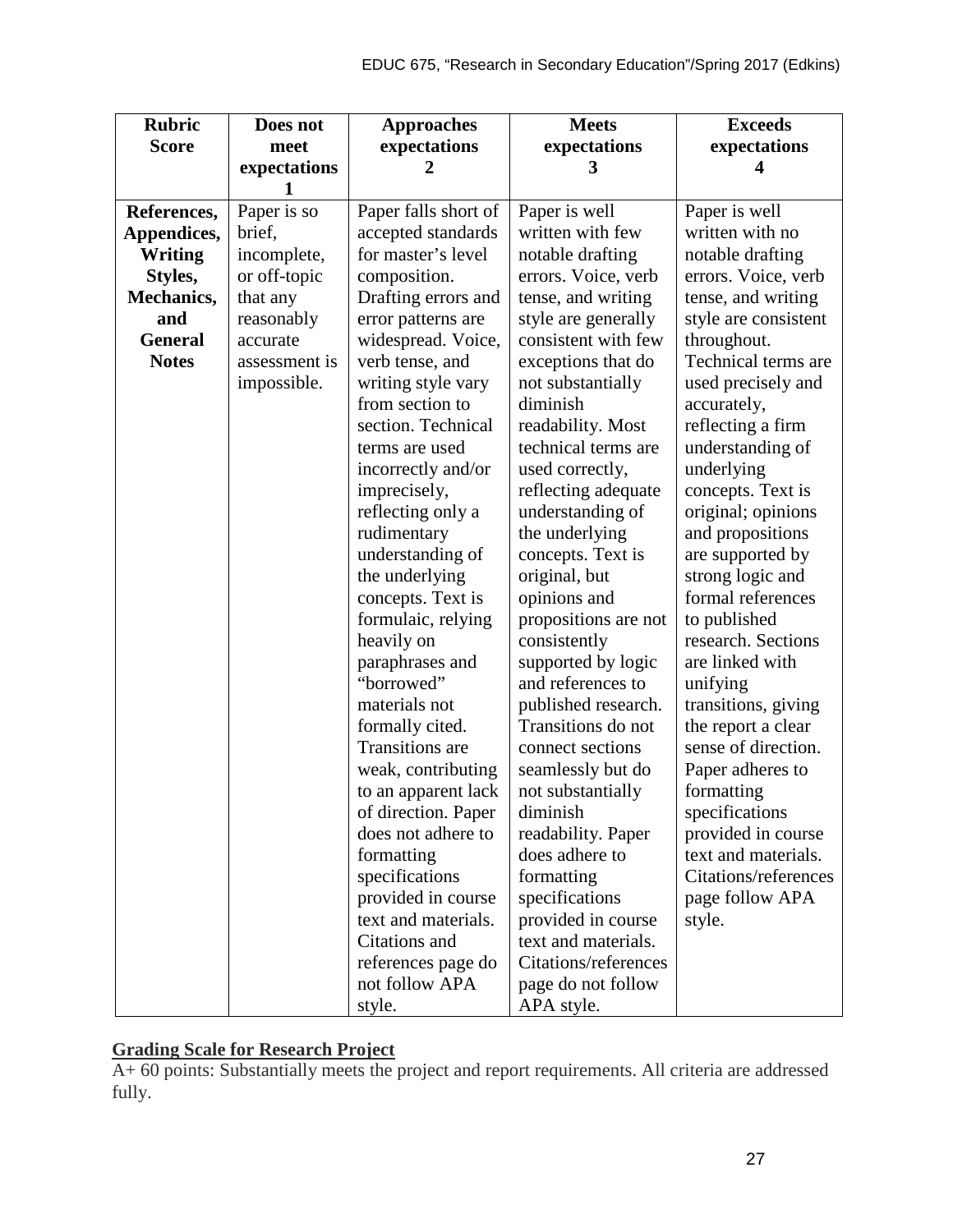A 56-59 points: Meets the project and report requirements. Criteria adequately addressed.

- A- 55-54- Meets some, but not all, of the project and report requirements. Weaknesses in addressing some of the criteria.
- B- 53 points:
	- C- 53 points and below: Does not meet the project and report requirements. Weaknesses in addressing the majority of the criteria.

*Please note that B- is not a passing grade*

#### **Bibliography**

#### *English Exemplar Action/Teacher/Practitioner Papers*

- Atallah, M. (2016). *Social Justice and Student Engagement*. Unpublished masters action/teacher/practitioner research project. Note: This paper will be provided electronically.
- Dwyer, E. (2014). *Reading techniques and popular culture*. Unpublished masters action/teacher/practitioner research project. Note: This paper will be provided electronically.
- Howick, D. (2016). *Determining the Appropriate Usage Level of Technology in the English Classroom.* Unpublished masters action/teacher/practitioner research project. Note: This paper will be provided electronically.
- Kendrick, L. (2016). *Bellringers and Journaling: English Class as a Tool for Personal Growth.* Unpublished masters action/teacher/practitioner research project. Note: This paper will be provided electronically.
- Lima-Whitney, A. (2014). *Proofreading understanding, attitudes & practice.* Unpublished masters action/teacher/practitioner research project. Note: This paper will be provided electronically.
- Mitro, C. (2014). *Effective Strategies for Teaching Shakespeare: Getting High School Students to Connect With and Internalize the Bard.* Unpublished masters action/teacher/practitioner research project. Note: This paper will be provided electronically.
- Newman, K. (2015). *Empowering Student Voice by Applying a Social Justice Perspective to the Study of Literature.* Unpublished masters action/teacher/practitioner research project. Note: This paper will be provided electronically.
- Patterson, J. (2014). *Effects of reading interventions on reading comprehension, reading fluency, and attitudes toward reading.* Unpublished masters action/teacher/practitioner research project. Note: This paper will be provided electronically.
- Riddick, A. (2016). *Meaningful Feedback in Today's Classrooms.* Unpublished masters action/teacher/practitioner research project. Note: This paper will be provided electronically.
- Steele, L. (2015). *Literacy Skills, Self-Efficacy and Self-Reflection.* Unpublished masters action/teacher/practitioner research project. Note: This paper will be provided electronically.
- Tate, M. (2016). *"Imagination on Paper": How Creative Writing Warm-ups Can Be Used Effectively in an English Classroom.* Unpublished masters action/teacher/practitioner research project. Note: This paper will be provided electronically.
- Townsend, S. (2013). *ANOTHER homework assignment? Increasing homework motivation in*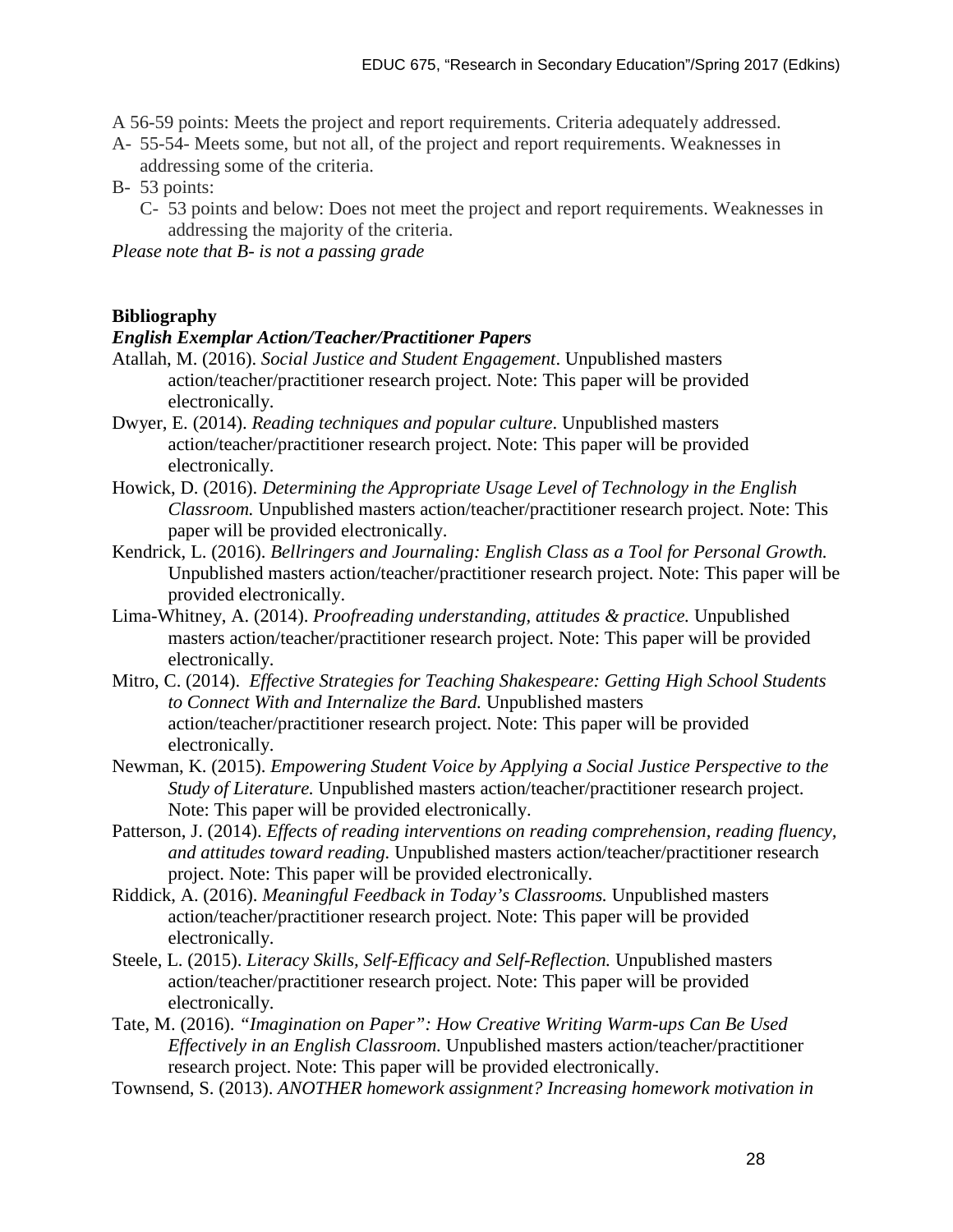*the middle school classroom.* Unpublished masters action/teacher/practitioner research project. Note: This paper will be provided electronically.

- *Social Studies Exemplar Action/Teacher/Practitioner Papers*
- Aguirre, R. (2015). *Comparing the Effectiveness of Guided Notes in Traditional and Block Schedule Classes.* Unpublished masters action/teacher/practitioner research project. Note: This paper will be provided electronically.
- Barton, S. (2014). *Effectiveness of Informal Mentoring on Vulnerable Learners.* Unpublished masters action/teacher/practitioner research project. Note: This paper will be provided electronically.
- Green, O. (2016). *Integrating Technology as a Student Motivator.*Unpublished masters action/teacher/practitioner research project. Note: This paper will be provided electronically.
- Viccora, M. (2016). *A Ticket to Rise: How Focusing on Fundamental Study Skills May Lead to Better Multiple-Choice Test Results, Improved Study Habits, Increased Confidence, and All of the Above.* Unpublished masters action/teacher/practitioner research project. Note: This paper will be provided electronically.
- Weatherholtz, N. (2015). *Types of Assessments in a Classroom of Diverse Learners.*  Unpublished masters action/teacher/practitioner research project. Note: This paper will be provided electronically.

#### *Science Exemplar Action/Teacher/Practitioner Papers*

- Araneo, K. (2016). *Implementing Goal Setting Strategies in an Online Learning-Centered Classroom to Build Motivation and Promote Student Success.* Unpublished masters action/teacher/practitioner research project. Note: This paper will be provided electronically.
- Leathart, S. (2012). *A Slice of Pizza: The Use of Authentic Contexts in a High School Biology Class.* Unpublished masters action/teacher/practitioner research project. Note: This paper will be provided electronically.
- McNeive, R. (2015). *Supportive Study Groups and its Impact on Academic Achievement.* Unpublished masters action/teacher/practitioner research project. Note: This paper will be provided electronically.
- Polen, C. (2014). *Particle physics: An essential and engaging part of the program.* Unpublished masters action/teacher/practitioner research project. Note: This paper will be provided electronically.
- Snow, L. (2015). *Explicit Teaching of Reading Comprehension Strategies to Improve Content Literacy in Biology.* Unpublished masters action/teacher/practitioner research project. Note: This paper will be provided electronically.
- Sutton, M. (2015). *Classroom Climate Interventions: Building a Sense of Community in the Classroom.* Unpublished masters action/teacher/practitioner research project. Note: This paper will be provided electronically.
- Walsleben, K. (2012). *Student-teacher relationships and their effect on student engagement and achievement.* Unpublished masters action/teacher/practitioner research project. Note: This paper will be provided electronically.

*Math Exemplar Action/Teacher/Practitioner Papers*

Baney, C. (2015). *Understanding the Numbers through the Words: Improving Literacy in the Math Classroom.* Unpublished masters action/teacher/practitioner research project. Note: This paper will be provided electronically.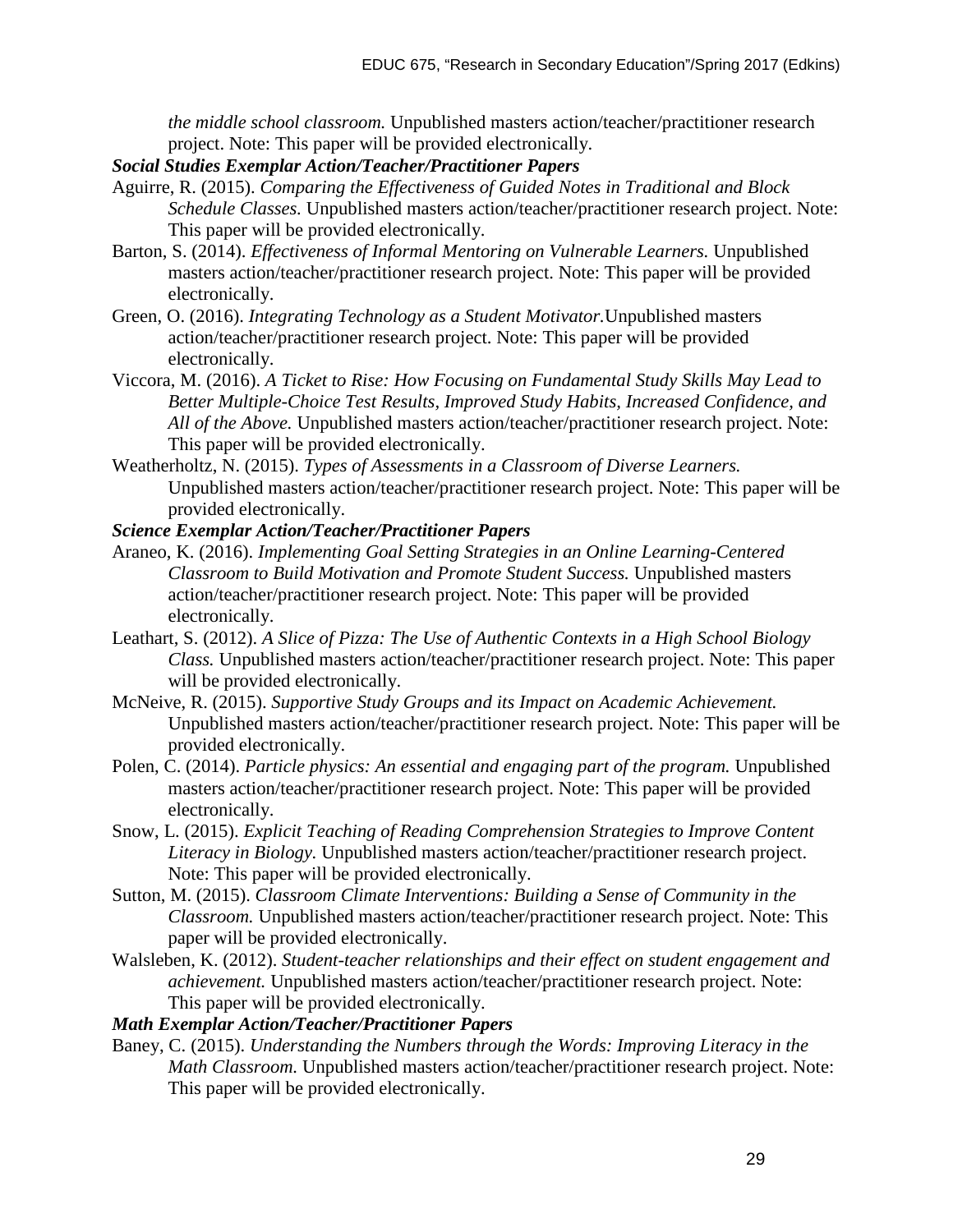- Brand, M. (2014). *Station teaching co-teaching method.* Unpublished masters action/teacher/practitioner research project. Note: This paper will be provided electronically.
- Hahne, C. (2012). *Confidence + Good Grades = Success!: Defining and Promoting Student Success in Mathematics Through the Use of Self-Monitoring and Progress Tracking*. Unpublished masters action/teacher/practitioner research project. Note: This paper will be provided electronically.
- Long, L. (2013). *Mathematical proficiency through problem-solving.* Unpublished masters action/teacher/practitioner research project. Note: This paper will be provided electronically.

### *ESOL Exemplar Action/Teacher/Practitioner Papers*

- Lancia, A. (2013). *Electronic Portfolios: 21st Century Assessment Tools for Early Childhood Learners.* Unpublished masters action/teacher/practitioner research project. Note: This paper will be provided electronically.
- McCusker, D. (2013). *Using movement to explicitly teach vocabulary to first grade English language learners.* Unpublished masters action/teacher/practitioner research project. Note: This paper will be provided electronically.
- Peckenham, E. (2013). *"I know that I'm use water for somethink": A study of self-assessment in a third grade science classroom.* Unpublished masters action/teacher/practitioner research project. Note: This paper will be provided electronically.
- Sharp, R. (2012). *Learn with your friends: Literature circles with English Language Learners in Africa*. Unpublished masters action/teacher/practitioner research project. Note: This paper will be provided electronically.
- Stone, K. (2013). *The "art" of mother tongue inclusion: Its effect on achievement, self-esteem and identity.* Unpublished masters action/teacher/practitioner research project. Note: This paper will be provided electronically.
- Vranas, J. (2013). *Combating the "Bueller effect:" A study of the effects of homogeneous ability grouping on confidence and participation.* Unpublished masters action/teacher/practitioner research project. Note: This paper will be provided electronically.

*Note: Additional readings available online and/or in class; we may substitute other teacher research projects for those listed above, but these will also be provided electronically and freeof-charge. You will also need access to a computer, with web, email, and printing privileges.*

## **Recommended Texts**

American Psychological Association (2009). *Publication manual* (6th ed.). Washington, DC: American Psychological Association.

*Note: APA guidelines are available online at http://owl.english.purdue.edu/owl/resource/560/01/*

#### **Resources**

#### *Articles and Books*

- Arhar, J., Holly, M. & Kasten, W. (2008). *Action research for teachers: Traveling the yellow brick road*, (3rd ed.). Upper Saddle River, New Jersey: Merrill Prentice Hall.
- Bell, J. (2005). *Doing your research project: A guide for first-time researchers in education and social science* (4th ed.). Buckingham, England: Open University Press.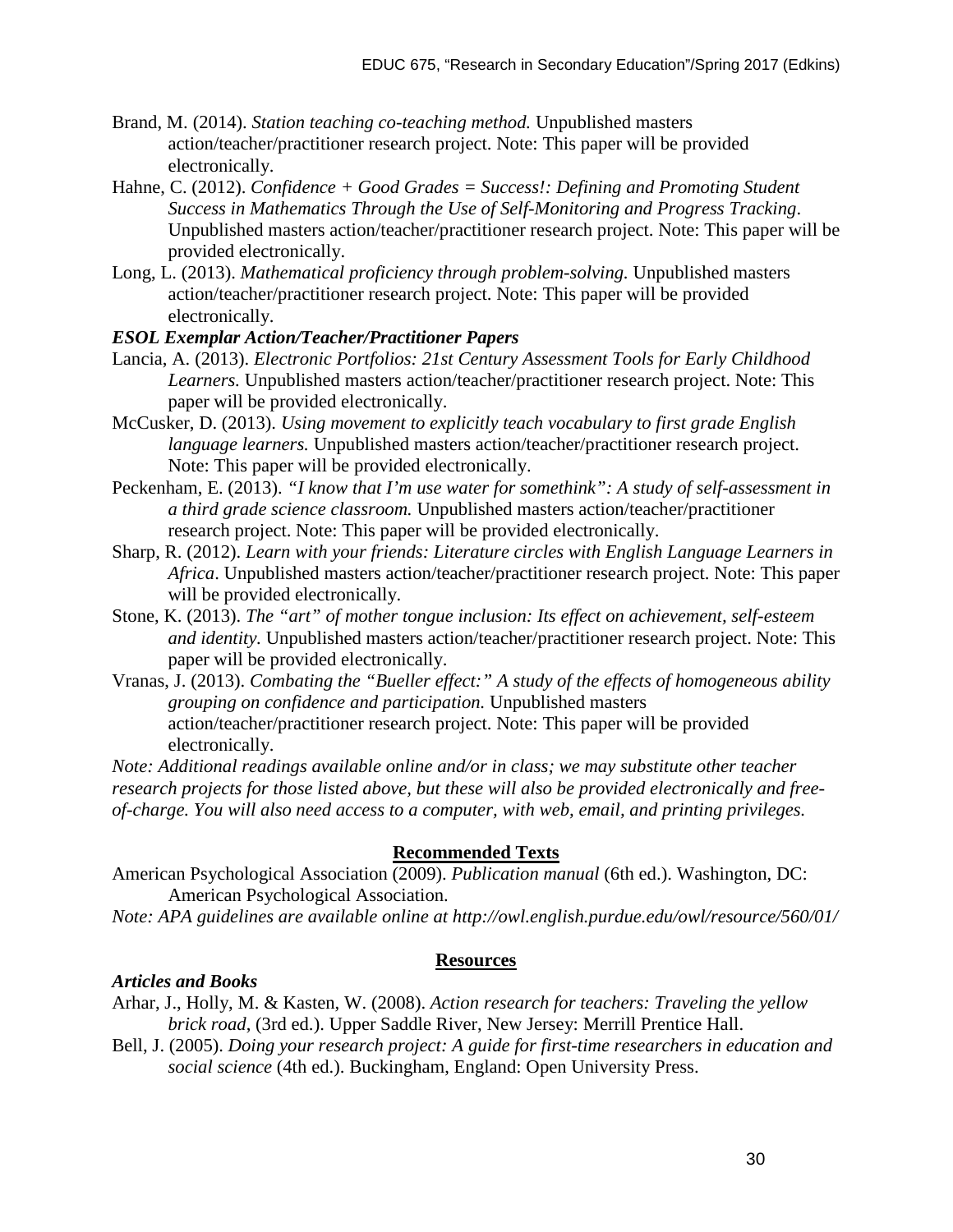- Biancarosa, G. & Snow, C.E. (2004). *Reading next—A vision for action and research in middle and high school literacy: A report from the Carnegie Corporation of New York*. Washington, DC: Alliance for Excellent Education, 12.
- Bruce, S.M. & Pine, G. J. (2010). *Action research in special education: An inquiry approach for effective teaching and learning*. New York: Teacher's College Press.
- Burnaford, G., Fischer, F. & Hobson, D. (1996). *Teachers doing research: Practical possibilities.* Mahwah, NJ: Lawrence Erlbaum Associates.
- Carlisle, L.R., Jackson, B. & George, A. (2006). Principles of social justice education: The social justice education in schools project. *Equity & Excellence in Education 39,* 55-64.
- Chiseri-Strater, E. & Sunstein, B. (2006). *What works? A practical guide for teacher research.*  Heinemann. Note: Intro and sample chapter can be found at http://books.heinemann.com/shared/onlineresources/E00713/chapter9.pdf and ordered online at<http://books.heinemann.com/products/E00713.aspx>**.**
- Cochran-Smith, M., Lytle, S.L (1999). The teacher research movement: A decade later. *Educational Researcher, 28*(7), 15-25.
- Cochran-Smith, M. & Lytle, S.L. (2009). *Inquiry as stance: Practitioner research in the next generation (practitioner inquiry)*. New York: Teachers College Press.
- Cook-Sather, A. (2009). *Learning from the student's perspective*: *A methods sourcebook for effective teaching.* Boulder, CO: Paradigm Publishers.
- Dick, B. (2011). Action research literature 2008—2010: Themes and trends. *Action Research*, *9*(2), 122-143. doi: 10.1177/1476750310388055
- Duncan-Andrade, J. (2005). Toward teacher development for the urban in urban teaching. *Teaching Education, 15*, 339-350.
- Ewald, W. (2001). *I wanna take me a picture: Teaching photography and writing to children*. Boston: Center for Documentary Studies/Beacon.
- Freeman, D. (1998). *Doing teacher research: From inquiry to understanding*. Toronto, Canada: Heinle & Heinle Publishers.
- Friedman, V. J., & Rogers, T. (2009). There is nothing so theoretical as good action research. *Action Research*, 7(1), 31-47. doi: 10.1177/1476750308099596
- Goodnough, K. (2001). Teacher development through action research. *Action in teacher education, 23*(1), 37-46.
- Hanks, R.S. & Ponzetti, J.J. (2004). Family studies and intergenerational studies: Intersections and opportunities. *Journal of Intergenerational Relationships, 2*(3/4), 5-22.
- Herrell, A. & Jordan, M. (2007). *Fifty strategies for training English language learners*. Upper Saddle River, NJ: Pearson/Merrill/Prentice Hall.
- Hopkins, D. (1993). *A teacher's guide to classroom research.* Buckingham, England: Open University Press.
- Hubbard, R. & Power, B. (1999). *Living the questions: A guide for teacher researchers.* NY: Stenhouse Publishers.
- Hubbard, R. & Power, B. (2003) *The art of classroom inquiry: A handbook for teacherresearchers*. Portsmouth, NH: Heinemann.
- Jones, S. (2006). *Girls, social class, and literacy: What teachers can do to make a difference*. Portsmouth, NH: Heinemann.
- Kosnik, C., Beck, C., Freese, A.R., & Samaras, A.P. (Eds.), (2006). *Making a difference in teacher education through self-study: Studies of personal, professional, and program renewal*. Dordrecht, The Netherlands: Springer.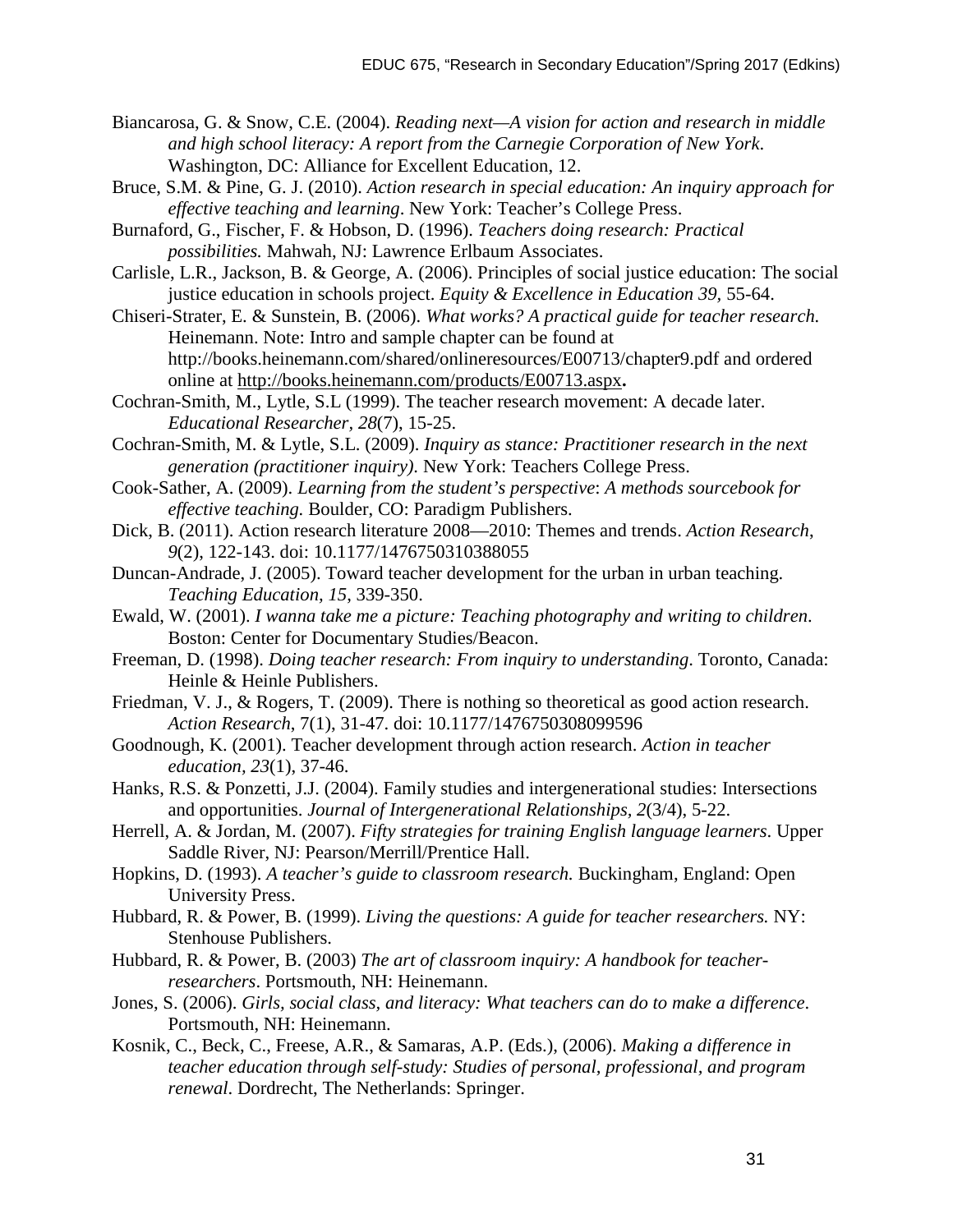- Ladson-Billings, G. (2006). From the achievement gap to the education debt: Understanding achievement in US schools. *Educational Research, 35*(7), 3-12.
- Lebak, K. (2010). Can inquiry and reflection be contagious? Science teachers, students, and action research. Journal of Science Teacher Education. 21 (8), 953 - 970. Doi: 10.1007/s10972-010-9216-x
- Leedy, P.D., and Ormrod, J.E. (2012). *Practical research: Planning and design* Upper Saddle River, NJ: Merrill.
- Lucas, T. & Villegas, A.M. (2003). *Educating culturally responsive teachers: A coherent approach*. Albany, NY: State University of New York Press.
- Macintyre, C. (2000). *The art of action research in the classroom.* London: David Fulton Publishers.
- MacLean, M. & Mohr, M. (1999). *Teacher-researchers at work.* Berkeley, CA: National Writing Project.
- Mahiri, J. (Ed). (2004). *What they don't learn in school: Literacy in the lives of urban youth*. New York: Peter Lang.
- Marquez-Zenkov, K. (2007). Through city students' eyes: Urban students' beliefs about school's purposes, supports, and impediments. *Visual Studies, 22*(2), 138-154.
- Marquez-Zenkov, K., & Harmon, J.A. (2007). "Seeing" English in the city: Using photography to understand students' literacy relationships. *English Journal, 96*(6), 24-30.
- Marzano, R., Pickering, D., & Pollock, J. (2004). *Classroom instruction that works: Researchbased strategies for increasing student achievement.* Prentice Hall.
- McNiff, J., Lomax, P., & Whitehead, J. (2003). The main features of action research process. In *You and your action research project.* London and NY: RoutledgeFalmer.
- McNiff, J., & Whitehead, J. (2011). *All you need to know about action research* (2nd ed.). Thousand Oaks, CA: Sage.
- Mertler, C.A. & Charles, C.M. (2011). Introduction to educational research (7th ed.). Boston: Pearson/Allyn & Bacon. ISBN: 013701344-2.
- Mertler, C.A. (2013) Action research: Improving schools and empowering educators (4th ed.). Thousand Oaks, CA: Sage.
- Meyers, E. & Rust, F. (2003). *Taking action with teacher research*. Heinemann.
- Mills, G. E. (2010). *Action research: A guide for the teacher researcher* (4th ed.). Pearson
- Mitra, D. (2007). Student voice in school reform: From listening to leadership. In D. Thiessen & A. Cook-Sather (Eds.), *International handbook of student experience in elementary and secondary school*. Dordrecht, The Netherlands: Springer Publishers.
- Moje, E.B., & Hinchman, K. (2004). Culturally responsive practices for youth literacy learning. In J. Dole & T. Jetton (Eds.), *Adolescent literacy research and practice* (pp. 331-350). New York: Guilford Press.
- Moje, E.B. (2008). The complex world of adolescent literacy: Myths, motivations, and mysteries. *Harvard Educational Review*, Spring 2008, 107-154.
- Morrell, E. and Duncan-Andrade, J. (2006). Popular culture and critical media pedagogy in secondary literacy classrooms. *International Journal of Learning, 12*, 2005/2006.
- Morrell, E. (2007). *Critical literacy and urban youth: Pedagogies of access, dissent, and liberation*. New York: Routledge.
- Nieto, S. (2003). *What keeps teachers going?* New York: Teachers College Press.
- Oakes, J. & Lipton, M. (2003). *Teaching to change the world, 2nd ed.* Boston: McGraw Hill.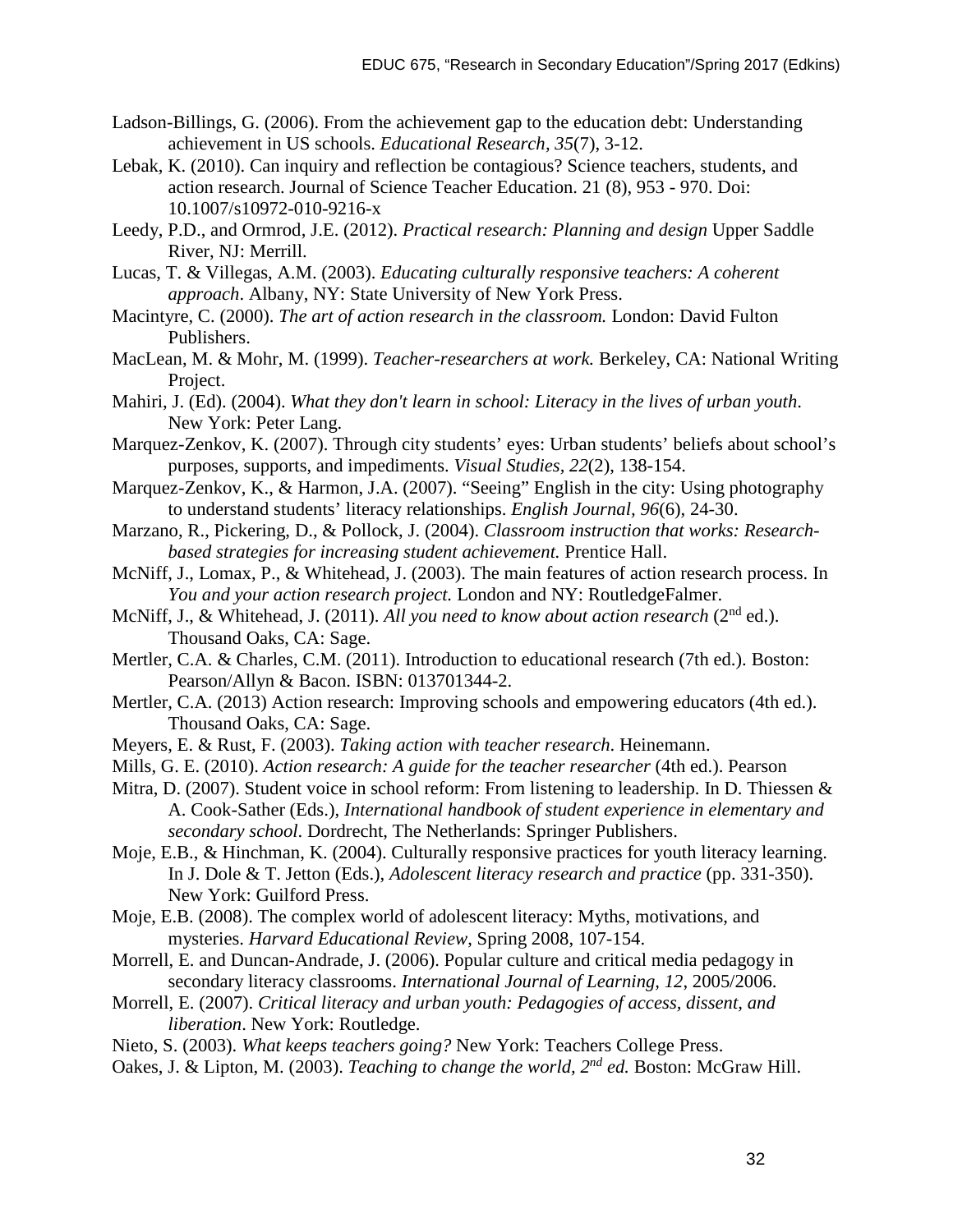- Pahl, K., & Pool, S. (2011). 'Living your life because it's the only life you've got': Participatory research as a site for discovery in a creative project in a primary school in Thurnscoe, UK. *Qualitative Research Journal*, 11(2), 17-37.
- Parsons, J., Hewson, K., Adrian, L, & Day, N. (2013). *Engaging in action research: A practical guide to teacher-conducted research for educators and school leaders*. Brush Education
- Raggl, A. & Schratz, M. (2004). Using visuals to release pupil's voices: Emotional pathways to enhancing thinking and reflecting on learning. In C. Pole (Ed.), *Seeing is believing? Approaches to visual research (Volume 7)*. New York, NY: Elsevier.
- Razfar, A. (2011). Action research in urban schools: Empowerment, transformation, and challenges. *Teacher Education Quarterly, 38*(4), 25-44. Retrieved from http://search.proquest.com/docview/923754407?accountid=14541
- Rodgers, C. (2006). Attending to student voice: The role of descriptive feedback in learning and teaching. *Curriculum Inquiry, 36*(2), 209-237.
- Rogers, R., et al. (2005). Professional development for social transformation: The literacy for social justice research group. *Language Arts, 82*(5), 347-358.
- Sagor, R. (1993). *How to conduct collaborative action research.* Alexandria, VA: Association for Supervision and Curriculum Development.
- Sagor, R. (2010). *Collaborative action research for professional learning communities*. Solution Tree.
- Samaras, A. P. (2011). *Self-study teacher research: Improving your practice through collaborative inquiry.* Thousand Oaks, CA: Sage.
- Samaras, A. P., Freese, A. R., Kosnik, C., & Beck, C. (Eds.) (2008). *Learning communities in practice.* The Netherlands: Springer Press.
- Seidman, I. (2012). *Interviewing as qualitative research: A guide for researchers in education and the social sciences* (4th ed.). New York: Teachers College Press.
- Shagoury, R. & Power, B. (2012). *Living the questions: A guide for teacher researchers* (2nd ed.). NY: Stenhouse Publishers
- Singer, Jessica. (2006). *Stirring up justice: Writing and reading to change the world*. Portsmouth, NH: Heinemann. ISBN: 0325007470
- Strambler, M. J. (2013). Promoting student engagement through evidence-based action research with teachers. *Journal of Educational and Psychological Consultation. 23*(2), 87-114.
- Street, B. (2003). What's "new" in New Literacy Studies? Critical approaches to literacy in theory and practice. *Current Issues in Comparative Education, 5*(2), pp. 1-14.
- Teel, K., & Obidah, J. (Eds.). (2008). *Building racial and cultural competence in the classroom: Strategies from urban educators*. New York: Teachers College Press.
- Temple, C., Ogle, D., Crawford, A., Frepon, P. (2008): *All children read: Teaching for literacy in today's diverse classrooms*. Upper Saddle River, NJ: Pearson/Allyn & Bacon.
- Thomas, R. M. (2005). *Teachers doing research: An introductory guidebook.* Boston: Pearson/Allyn & Bacon.
- Van Horn, L. (2008). *Reading photographs to write with meaning and purpose, grades 4–12*. Newark, DE: International Reading Association.
- Villegas, A. & Lucas, T. (2007). The culturally responsive teacher. *Educational Leadership. 64*(6), 28-33.
- Whitford, B. L. & Wood, D.R. (2010). *Teachers learning in community: Realities and possibilities*. Albany, NY: SUNY.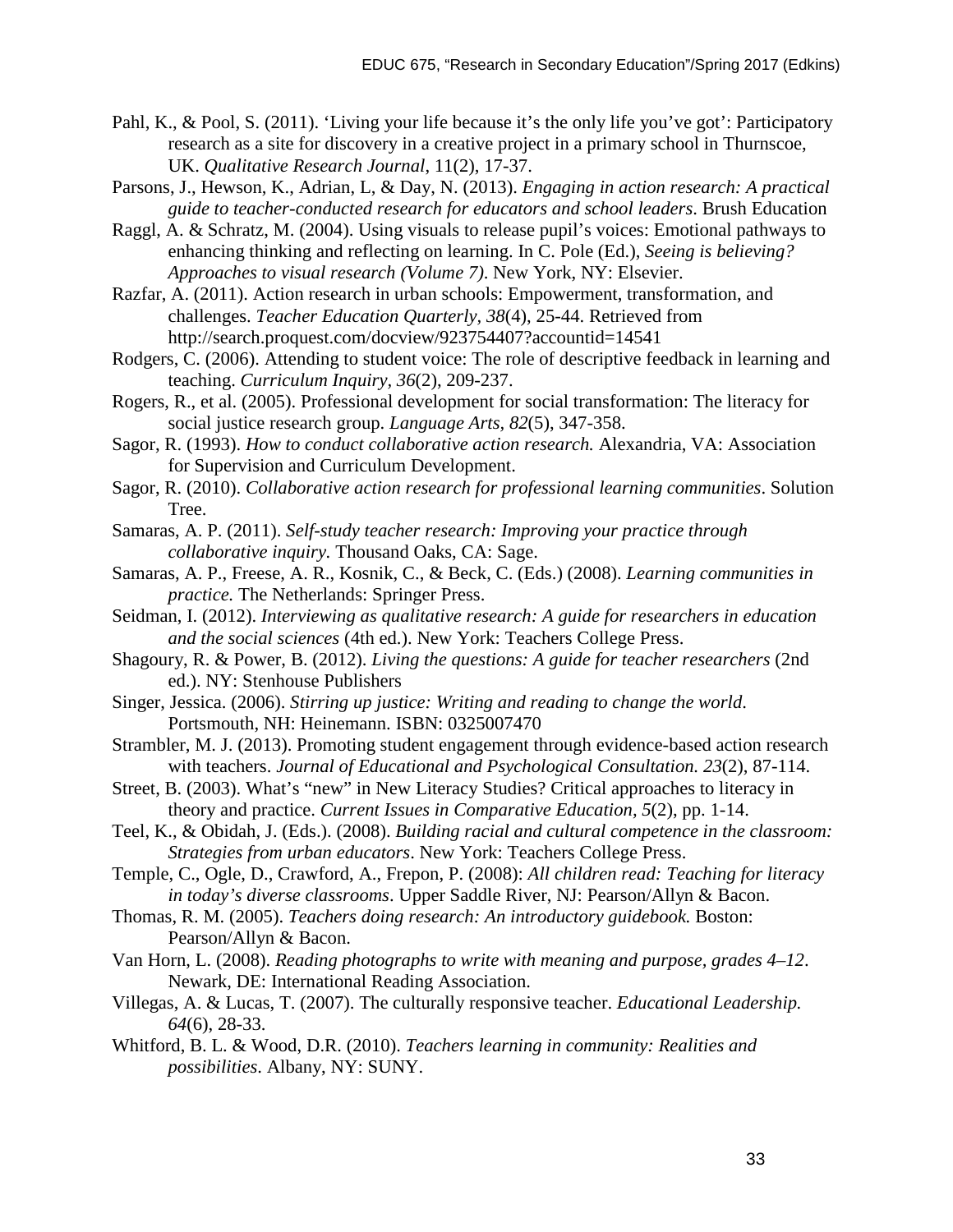- Wyatt, M. (2011). Teachers researching their own practice*. ELT Journal. 65*(4), 417 42. doi: 10.1093/elt/ccq074
- Yonezawa, S., & Jones, M. (2007). Using student voices to inform and evaluate secondary school reform. In D. Thiessen & A. Cook-Sather (Eds.), *International handbook of student experience in elementary and secondary school* (pp. 681-710). The Netherlands: Springer Publishers.
- Zenkov, K., Harmon, J., van Lier, P., & Marquez, M. (2008). Picture this: Seeing diverse city students' ideas about schools' purposes, impediments, and supports. *Multicultural Perspectives*.

# *Qualitative Analysis*

- Bogdan, R. C., & Biklen, S. K. (2011). *Qualitative research for education: An introduction to theory and methods* (5th ed.). Boston, MA: Allyn & Bacon.
- Blair, J. Czaja, R., & Blair, E. A. (2014). *Designing surveys: A guide to decisions and procedures* (3rd ed.)*.* Thousand Oaks, CA: Pine Forge Press.
- Maxwell, J.A. (2005). *Qualitative research design: An interactive approach* (2nd ed.). Thousand Oaks, CA: Sage.
- Miles, M. B., & Huberman, A. M. & Saldaña, J. (2013). *Qualitative data analysis* (3rd ed.). Thousand Oaks, CA: Sage.
- Strauss, A., & Corbin, J. (1990). *Basics of qualitative research: Grounded theory procedures and techniques*. Newbury Park, CA: Sage.

# *Quantitative Analysis and Statistics*

Bartz, A. E. (1999). *Basic statistical concepts (4th ed)*. Upper Saddle River, NJ: Merrill.

- Cronk, B. C. (2002). *How to use SPSS: A step-by-step guide to analysis and interpretation (2nd ed).* Los Angeles, CA: Pyrczak Publishing.
- Rovessi, C., & Carroll, D. J. (2002). *Statistics made simple for school leaders.* Lanham, MD: Scarecrow Press.
- Salkind, N. (2010). *Statistics for people who (think they) hate statistics* (4th ed.). Thousand Oaks, CA: Sage.

# *Research and Writing*

- Booth, W.C., Colomb, G.G., & Williams, J.M. (2008). *The craft of research* (3rd ed.). Chicago, IL: The University of Chicago.
- Dahl, K.K. (1992). *Teacher as writer: Entering the professional conversation*. Urbana, IL: NCTE.

# *General Websites*

- George Mason University Library: **<http://library.gmu.edu/>**
- What Kids Can Do: **[www.whatkidscando.org](http://www.whatkidscando.org/)**
- Through Students' Eyes: **[www.throughstudentseyes.org](http://www.throughstudentseyes.org/)**

# • International Visual Sociology Association (IVSA): **[www.visualsociology.org](http://www.visualsociology.org/)**

# *Action/Teacher/Practitioner Research/Research Websites*

- **[http://gse.gmu.edu/research/tr/tr\\_action/](http://gse.gmu.edu/research/tr/tr_action/)**
- **<http://www.scu.edu.au/schools/gcm/ar/arp/arfaq.html>**
- **<http://www.lupinworks.com/jn>**
- **[http://www.drawntoscience.org/educators/action-research/what-is-action](http://www.drawntoscience.org/educators/action-research/what-is-action-research.html)[research.html](http://www.drawntoscience.org/educators/action-research/what-is-action-research.html)**
- **<http://www.accessexcellence.org/LC/TL/AR/>**
- **<http://www.standards.dfes.gov.uk/ntrp/>**